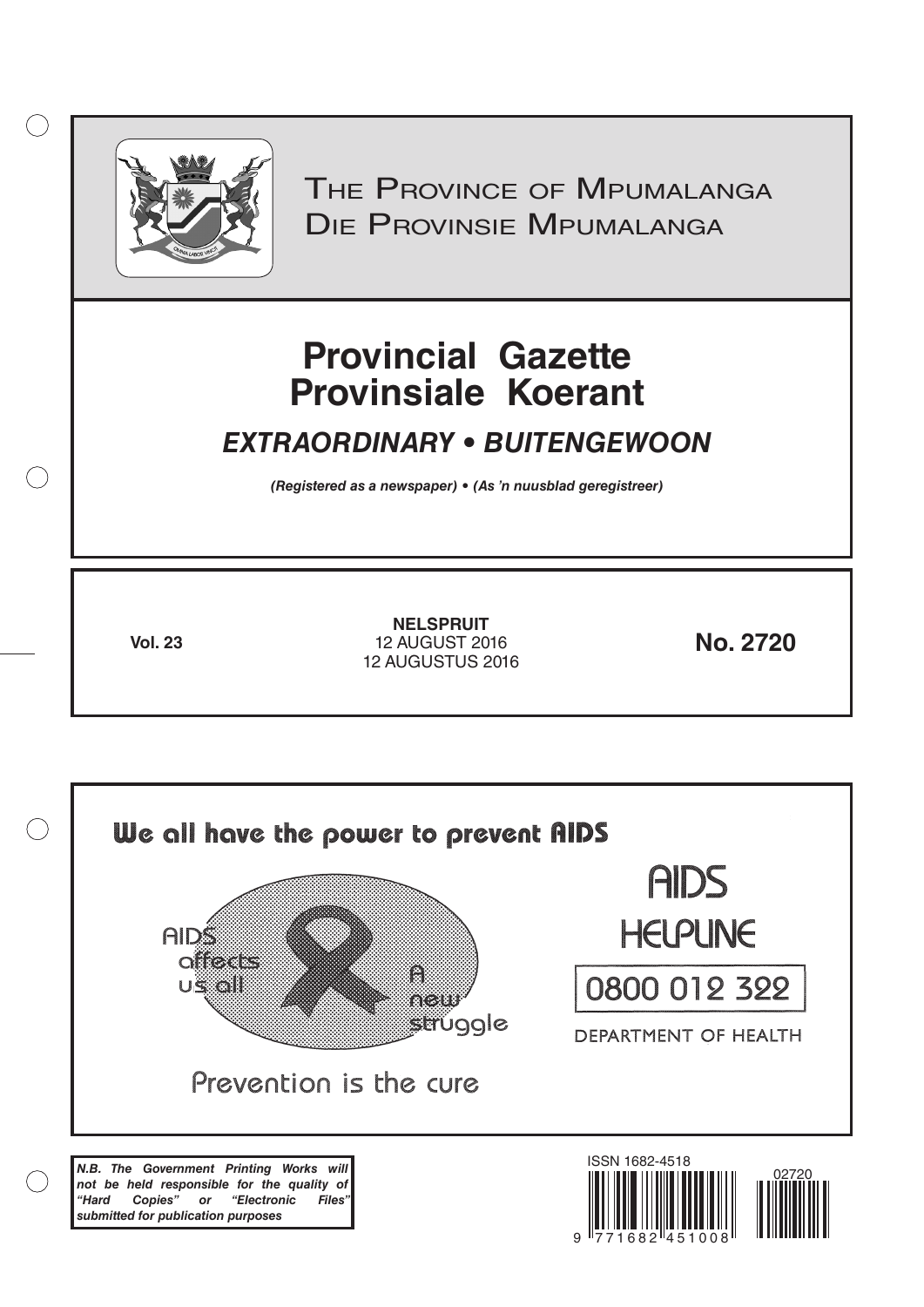This gazette is also available free online at **www.gpwonline.co.za**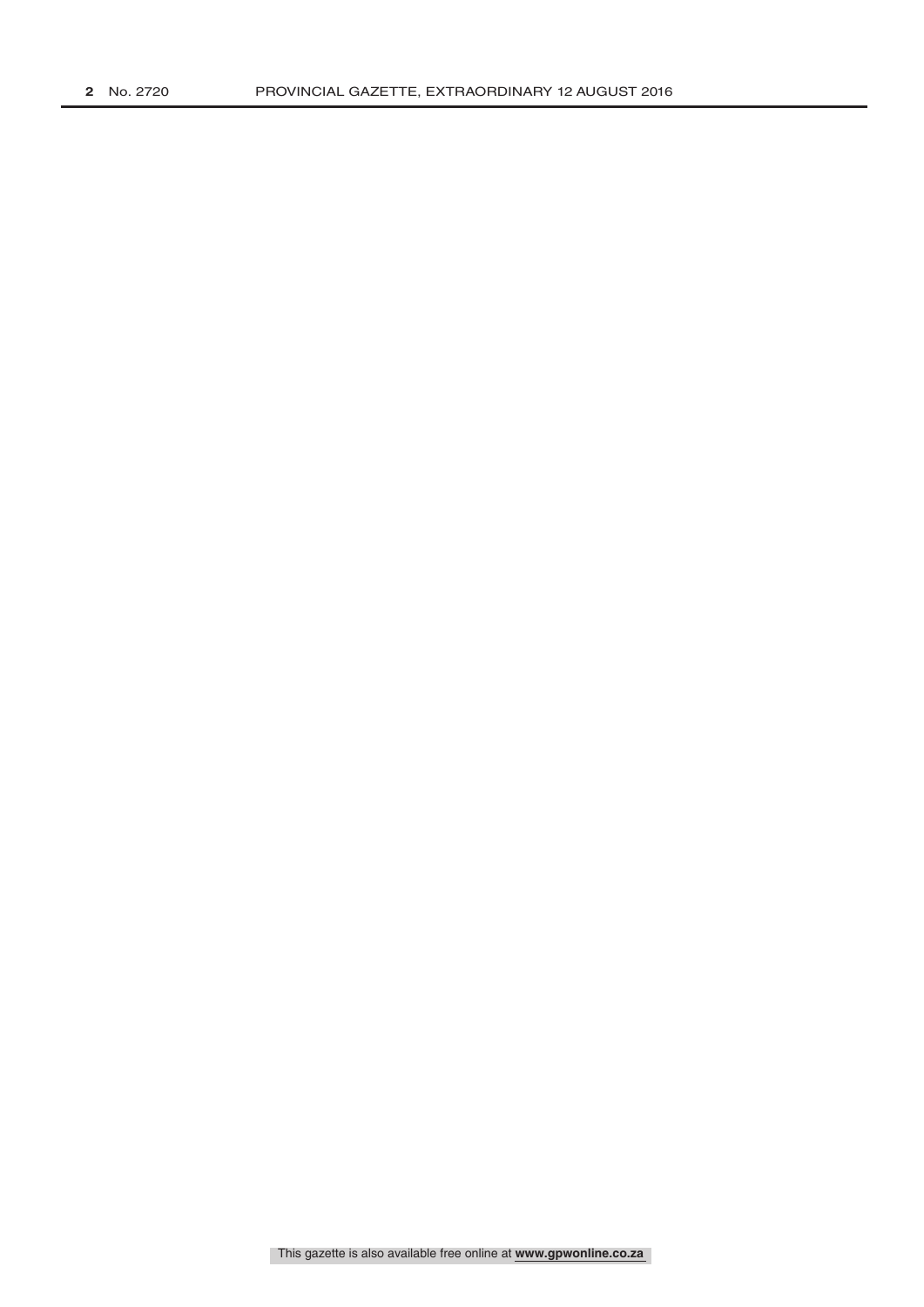# **IMPORTANT NOTICE:**

**The GovernmenT PrinTinG Works Will noT be held resPonsible for any errors ThaT miGhT occur due To The submission of incomPleTe / incorrecT / illeGible coPy.**

**no fuTure queries Will be handled in connecTion WiTh The above.**

# **CONTENTS**

#### **GENERAL NOTICE**

|     | 106 Mpumalanga Liquor Licensing Act, 2006 (Act No. 5 of 2006) : Notice of applications for liquor licences in terms of section 35 10 |    |
|-----|--------------------------------------------------------------------------------------------------------------------------------------|----|
| 107 |                                                                                                                                      | 10 |
|     |                                                                                                                                      |    |
|     |                                                                                                                                      | 14 |
|     | Mpumalanga Liquor Licensing Act, 2006 (Act No. 5 of 2006) : Notice of applications for transfer of liquor licences in terms of       |    |
|     |                                                                                                                                      |    |
|     |                                                                                                                                      | 18 |

# **LIST OF TARIFF RATES** FOR PUBLICATION OF LIQUOR NOTICES

**COMMENCEMENT: 1 APRIL 2016**

| <b>Pricing for Fixed Price Notices</b>                     |                      |  |  |  |  |
|------------------------------------------------------------|----------------------|--|--|--|--|
| <b>Notice Type</b>                                         | <b>New Price (R)</b> |  |  |  |  |
| Application for Liquor Licence - National                  | 150.00               |  |  |  |  |
| Application for Transfer of Liquor License - National      | 150.00               |  |  |  |  |
| Application for Liquor Licence - Gauteng                   | 150.00               |  |  |  |  |
| Application for Liquor Licence - Mpumalanga                | 150.00               |  |  |  |  |
| Application for Transfer of Liquor License - Mpumalanga    | 150.00               |  |  |  |  |
| Application for Liquor Licence - Northern Cape             | 150.00               |  |  |  |  |
| Application for Transfer of Liquor License - Northern Cape | 150.00               |  |  |  |  |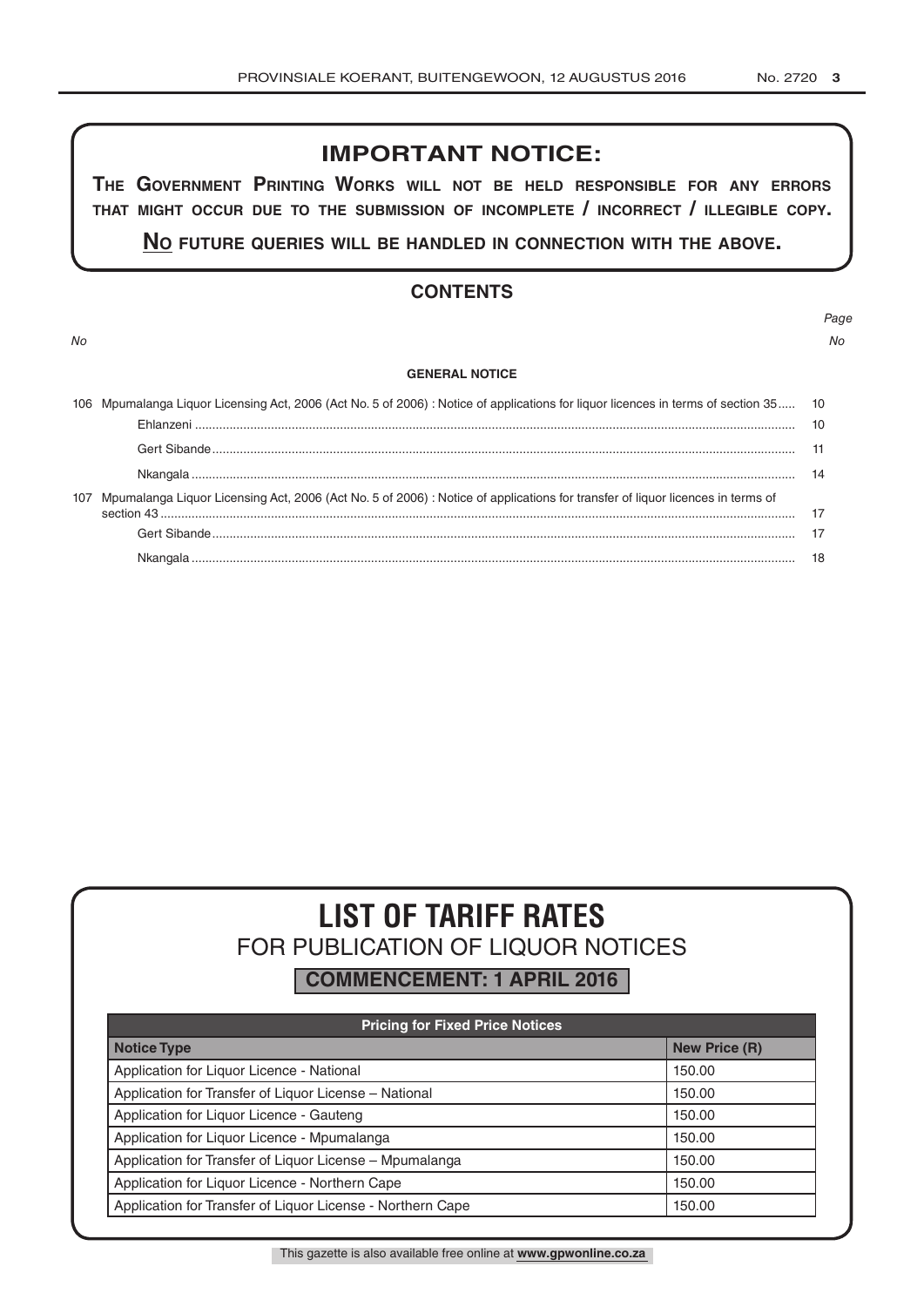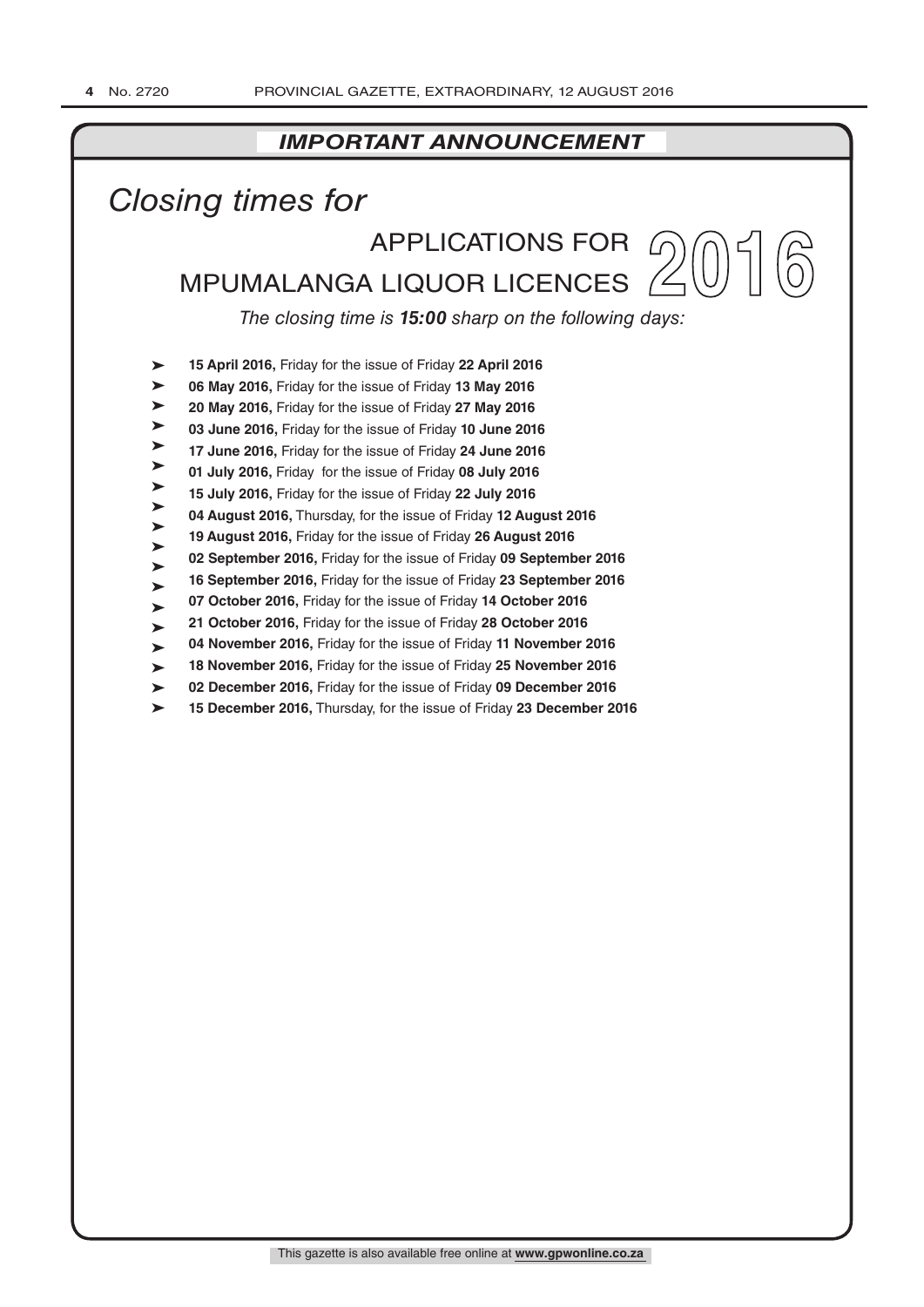The **Government Printing Works** (**GPW**) has established rules for submitting notices in line with its electronic notice processing system, which requires the use of electronic *Adobe* Forms. Please ensure that you adhere to these guidelines when completing and submitting your notice submission.

# **Closing Times for ACCepTAnCe of noTiCes**

- 1. The *Government Gazette* and *Government Tender Bulletin* are weekly publications that are published on Fridays and the closing time for the acceptance of notices is strictly applied according to the scheduled time for each gazette.
- 2. Please refer to the Submission Notice Deadline schedule in the table below. This schedule is also published online on the Government Printing works website www.gpwonline.co.za

All re-submissions will be subject to the standard cut-off times. **All notices received after the closing time will be rejected**.

| <b>Government Gazette Type</b>                   | <b>Publication</b><br><b>Frequency</b> | <b>Publication Date</b>                              | <b>Submission Deadline</b>                              | <b>Cancellations Deadline</b>                   |
|--------------------------------------------------|----------------------------------------|------------------------------------------------------|---------------------------------------------------------|-------------------------------------------------|
| <b>National Gazette</b>                          | Weekly                                 | Friday                                               | Friday 15h00 for next Friday                            | Tuesday, 12h00 - 3 days<br>prior to publication |
| <b>Regulation Gazette</b>                        | Weekly                                 | Friday                                               | Friday 15h00, to be published<br>the following Friday   | Tuesday, 12h00 - 3 days<br>prior to publication |
| <b>Petrol Price Gazette</b>                      | As required                            | First Wednesday of<br>the month                      | One week before publication                             | 3 days prior to<br>publication                  |
| <b>Road Carrier Permits</b>                      | Weekly                                 | Friday                                               | Thursday 15h00, to be<br>published the following Friday | 3 days prior to<br>publication                  |
| Unclaimed Monies (justice,<br>labour or lawyers) | January / As<br>required<br>2 per year | Any                                                  | 15 January / As required                                | 3 days prior to<br>publication                  |
| Parliament (acts, white paper,<br>green paper)   | As required                            | Any                                                  |                                                         | 3 days prior to<br>publication                  |
| <b>Manuals</b>                                   | As required                            | Any                                                  | <b>None</b>                                             | <b>None</b>                                     |
| <b>State of Budget</b><br>(National Treasury)    | Monthly                                | Any                                                  | 7 days prior to publication                             | 3 days prior to<br>publication                  |
| Legal Gazettes A, B and C                        | Weekly                                 | Friday                                               | One week before publication                             | Tuesday, 12h00 - 3 days<br>prior to publication |
| <b>Tender Bulletin</b>                           | Weekly                                 | Friday                                               | Friday 15h00 for next Friday                            | Tuesday, 12h00 - 3 days<br>prior to publication |
| Gauteng                                          | Weekly                                 | Wednesday                                            | Two weeks before publication                            | 3 days after submission<br>deadline             |
| <b>Eastern Cape</b>                              | Weekly                                 | Monday                                               | One week before publication                             | 3 days prior to<br>publication                  |
| Northern Cape                                    | Weekly                                 | Monday                                               | One week before publication                             | 3 days prior to<br>publication                  |
| <b>North West</b>                                | Weekly                                 | Tuesday                                              | One week before publication                             | 3 days prior to<br>publication                  |
| KwaZulu-Natal                                    | Weekly                                 | Thursdav                                             | One week before publication                             | 3 days prior to<br>publication                  |
| Limpopo                                          | Weekly                                 | Friday                                               | One week before publication                             | 3 days prior to<br>publication                  |
| Mpumalanga                                       | Weekly                                 | Friday                                               | One week before publication                             | 3 days prior to<br>publication                  |
| <b>Gauteng Liquor License</b><br>Gazette         | Monthly                                | Wednesday before<br>the First Friday of the<br>month | Two weeks before publication                            | 3 days after submission<br>deadline             |
| Northern Cape Liguor License<br>Gazette          | Monthly                                | First Friday of the<br>month                         | Two weeks before publication                            | 3 days after submission<br>deadline             |
| National Liquor License Gazette                  | <b>Monthly</b>                         | First Friday of the<br>month                         | Two weeks before publication                            | 3 days after submission<br>deadline             |
| Mpumalanga Liquor License<br>Gazette             | 2 per month                            | Second & Fourth<br>Friday                            | One week before                                         | 3 days prior to<br>publication                  |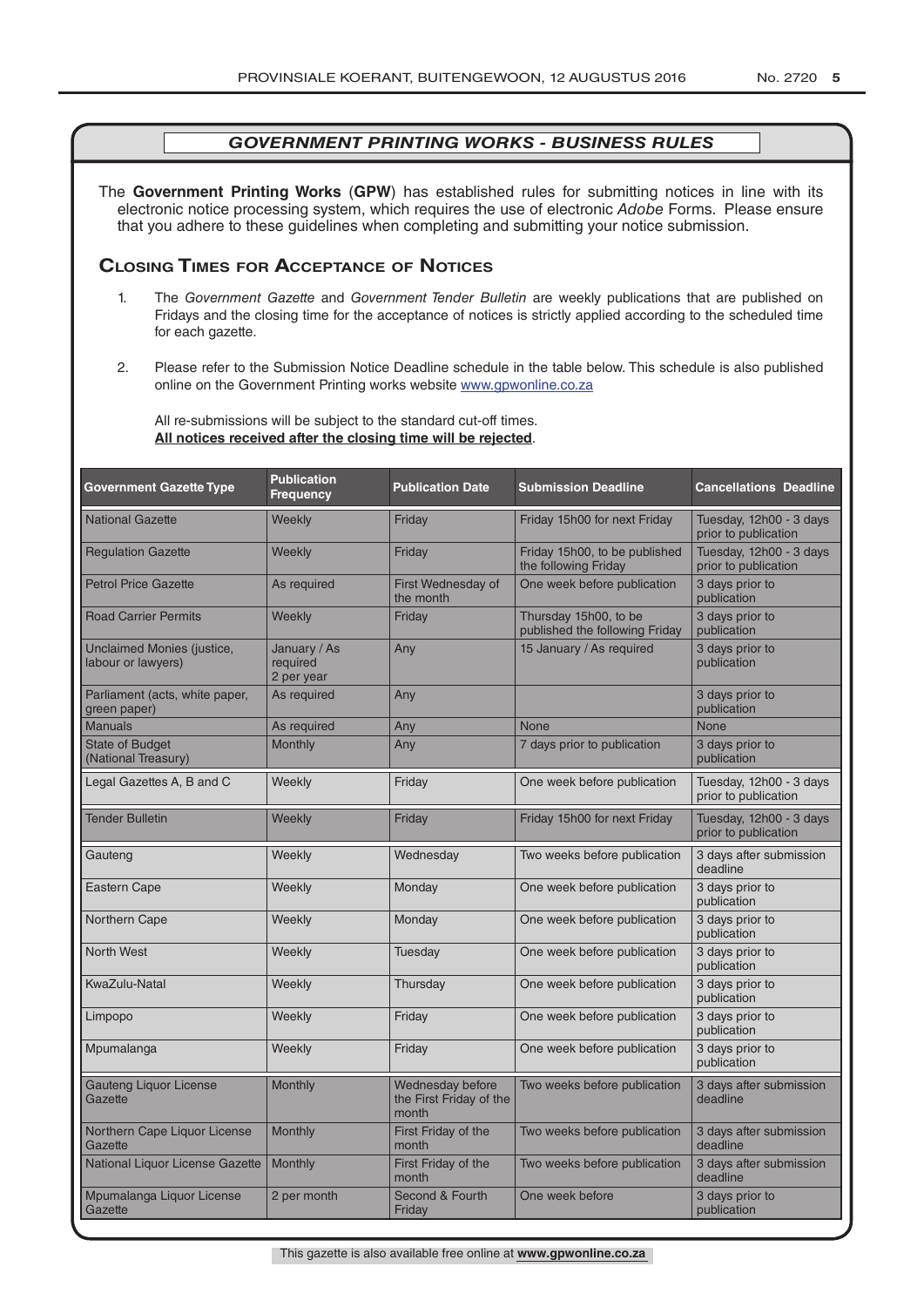## **NOTICE SUBMISSION PROCESS**

- 3. Download the latest *Adobe* form, for the relevant notice to be placed, from the **Government Printing Works** website www.gpwonline.co.za.
- 4. The *Adobe* form needs to be completed electronically using *Adobe Acrobat* / *Acrobat Reader*. Only electronically completed *Adobe* forms will be accepted. No printed, handwritten and/or scanned *Adobe* forms will be accepted.
- 5. The completed electronic *Adobe* form has to be submitted via email to submit.egazette@gpw.gov.za. The form needs to be submitted in its original electronic *Adobe* format to enable the system to extract the completed information from the form for placement in the publication.
- 6. Each notice submission should be sent as a single email. The email should contain **all documentation relating to a particular notice submission**, each as a separate attachment:
	- 6.1. Electronically completed *Adobe* form, specific to the type of notice that is to be placed.
		- 6.1.1. For National *Government Gazette* or *Provincial Gazette* notices, the notices must be accompanied by an electronic Z95 or Z95Prov *Adobe* form
		- 6.1.2. The notice content (body copy) **MUST** be a separate attachment.
	- 6.2. Proof of Payment / Purchase Order: **Government Printing Works** account customer must include a copy of their Purchase Order*.* **Non**-**Government Printing Works** account customer needs to submit the proof of payment for the notice
	- 6.3. Where separate notice content is applicable (Z95, Z95 Prov and TForm 3, it should also be attached as a separate attachment. (See specifications below, point 11).
	- 6.4. Any additional notice information if applicable.
- 7. The electronic *Adobe* form will be taken as the primary source for the notice information to be published. Instructions that are on the email body or covering letter that contradicts the notice form content will not be considered. The information submitted on the electronic *Adobe* form will be published as-is.
- 8. To avoid duplicated publication of the same notice and double billing, Please submit your notice **ONLY ONCE.**
- 9. Notices brought to **GPW** by "walk-in" customers on electronic media can only be submitted in *Adobe* electronic form format. All "walk-in" customers with notices that are not on electronic *Adobe* forms will be routed to the Contact Centre where they will be assisted to complete the forms in the required format.
- 10. Should a customer submit a bulk submission of hard copy notices delivered by a messenger on behalf of any organisation e.g. newspaper publisher, the messenger will be referred back to the sender as the submission does not adhere to the submission rules.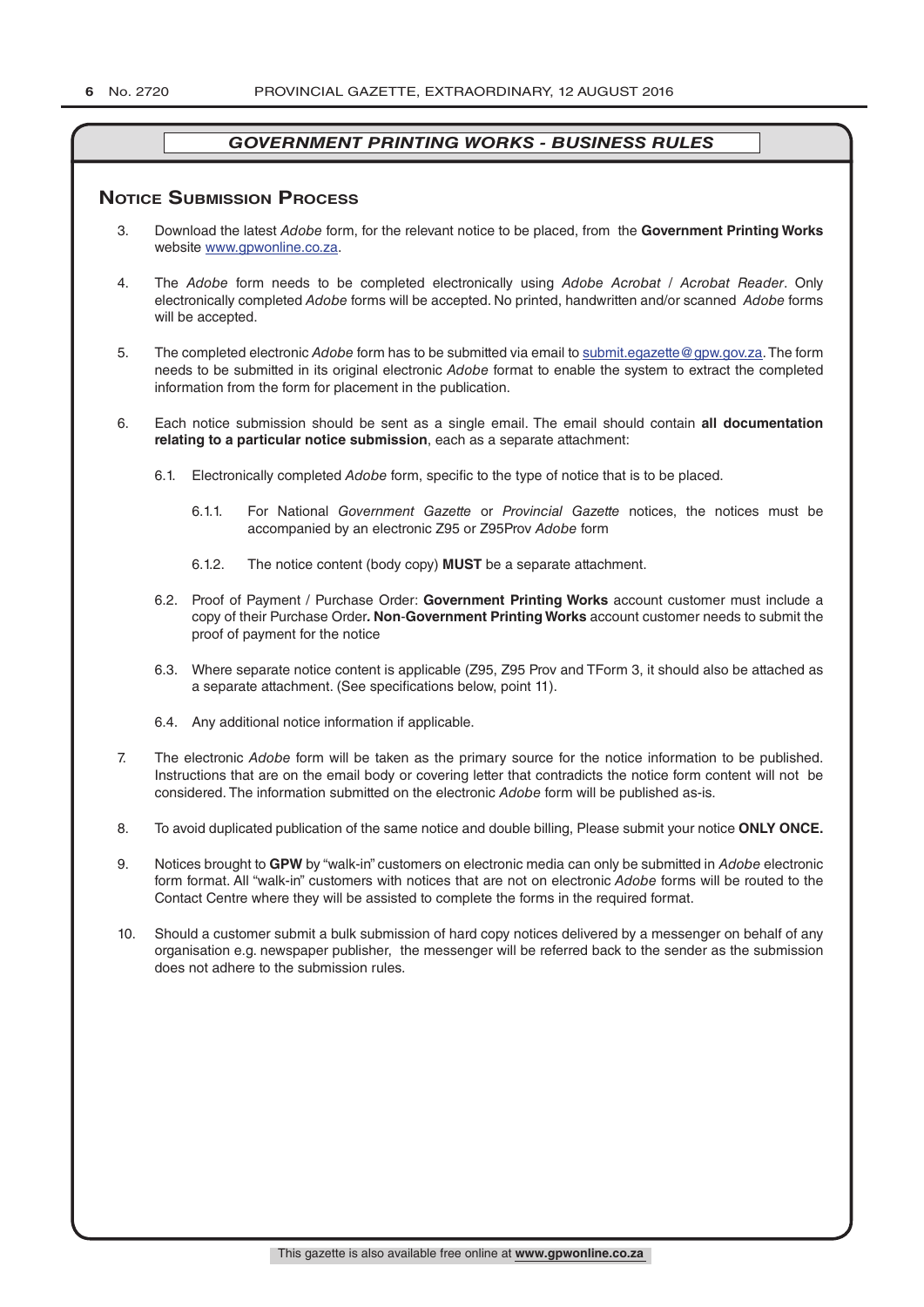# **COPY (SEPARATE NOTICE CONTENT DOCUMENT)**

- 11. Where the copy is part of a separate attachment document for Z95, Z95Prov and TForm03
	- 11.1. Copy of notices must be supplied in a separate document and may not constitute part of any covering letter, purchase order, proof of payment or other attached documents.

The content document should contain only one notice. (You may include the different translations of the same notice in the same document).

11.2. The notice should be set on an A4 page, with margins and fonts set as follows:

Page size  $=$  A4 Portrait with page margins: Top  $=$  40mm, LH/RH  $=$  16mm, Bottom  $=$  40mm; Use font size: Arial or Helvetica 10pt with 11pt line spacing;

Page size = A4 Landscape with page margins: Top = 16mm, LH/RH = 40mm, Bottom = 16mm; Use font size: Arial or Helvetica 10pt with 11pt line spacing;

### **CAnCellATions**

- 12. Cancellation of notice submissions are accepted by **GPW** according to the deadlines stated in the table above in point 2. Non-compliance to these deadlines will result in your request being failed. Please pay special attention to the different deadlines for each gazette. Please note that any notices cancelled after the cancellation deadline will be published and charged at full cost.
- 13. Requests for cancellation must be sent by the original sender of the notice and must accompanied by the relevant notice reference number (N-) in the email body.

#### **AmenDmenTs To noTiCes**

14. With effect from 01 October 2015, **GPW** will not longer accept amendments to notices. The cancellation process will need to be followed according to the deadline and a new notice submitted thereafter for the next available publication date.

# **REJECTIONS**

- 15. All notices not meeting the submission rules will be rejected to the customer to be corrected and resubmitted. Assistance will be available through the Contact Centre should help be required when completing the forms. (012-748 6200 or email info.egazette@gpw.gov.za). Reasons for rejections include the following:
	- 15.1. Incorrectly completed forms and notices submitted in the wrong format, will be rejected.
	- 15.2. Any notice submissions not on the correct *Adobe* electronic form, will be rejected.
	- 15.3. Any notice submissions not accompanied by the proof of payment / purchase order will be rejected and the notice will not be processed.
	- 15.4. Any submissions or re-submissions that miss the submission cut-off times will be rejected to the customer. The Notice needs to be re-submitted with a new publication date.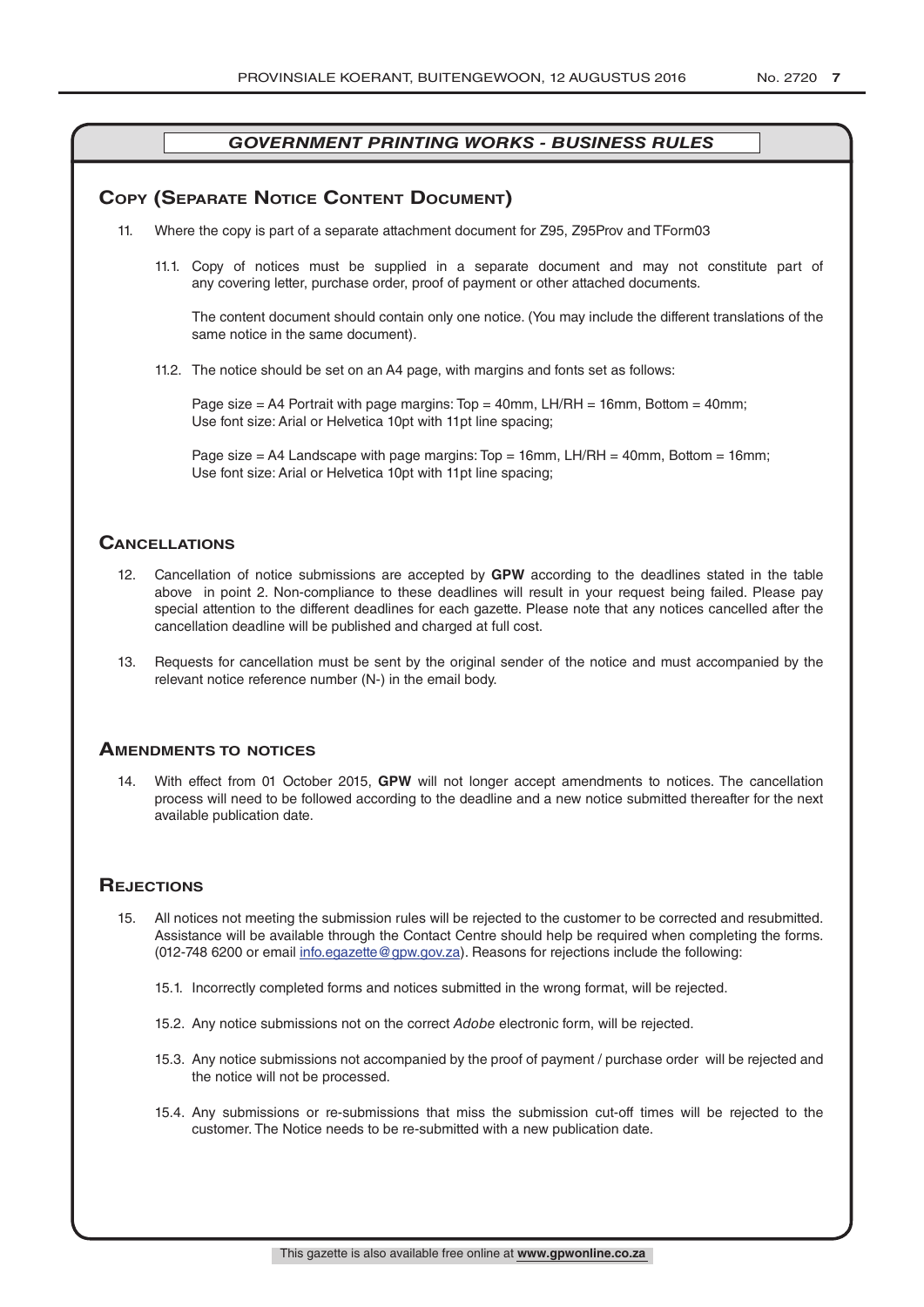#### **ApprovAl of noTiCes**

- 16. Any notices other than legal notices are subject to the approval of the Government Printer, who may refuse acceptance or further publication of any notice.
- 17. No amendments will be accepted in respect to separate notice content that was sent with a Z95 or Z95Prov notice submissions. The copy of notice in layout format (previously known as proof-out) is only provided where requested, for Advertiser to see the notice in final Gazette layout. Should they find that the information submitted was incorrect, they should request for a notice cancellation and resubmit the corrected notice, subject to standard submission deadlines. The cancellation is also subject to the stages in the publishing process, i.e. If cancellation is received when production (printing process) has commenced, then the notice cannot be cancelled.

# **GOVERNMENT PRINTER INDEMNIFIED AGAINST LIABILITY**

- 18. The Government Printer will assume no liability in respect of-
	- 18.1. any delay in the publication of a notice or publication of such notice on any date other than that stipulated by the advertiser;
	- 18.2. erroneous classification of a notice, or the placement of such notice in any section or under any heading other than the section or heading stipulated by the advertiser;
	- 18.3. any editing, revision, omission, typographical errors or errors resulting from faint or indistinct copy.

# **liAbiliTy of ADverTiser**

19. Advertisers will be held liable for any compensation and costs arising from any action which may be instituted against the Government Printer in consequence of the publication of any notice.

# **CusTomer inquiries**

Many of our customers request immediate feedback/confirmation of notice placement in the gazette from our Contact Centre once they have submitted their notice – While **GPW** deems it one of their highest priorities and responsibilities to provide customers with this requested feedback and the best service at all times, we are only able to do so once we have started processing your notice submission.

**GPW** has a 2-working day turnaround time for processing notices received according to the business rules and deadline submissions.

Please keep this in mind when making inquiries about your notice submission at the Contact Centre.

- 20. Requests for information, quotations and inquiries must be sent to the Contact Centre ONLY.
- 21. Requests for Quotations (RFQs) should be received by the Contact Centre at least **2 working days** before the submission deadline for that specific publication.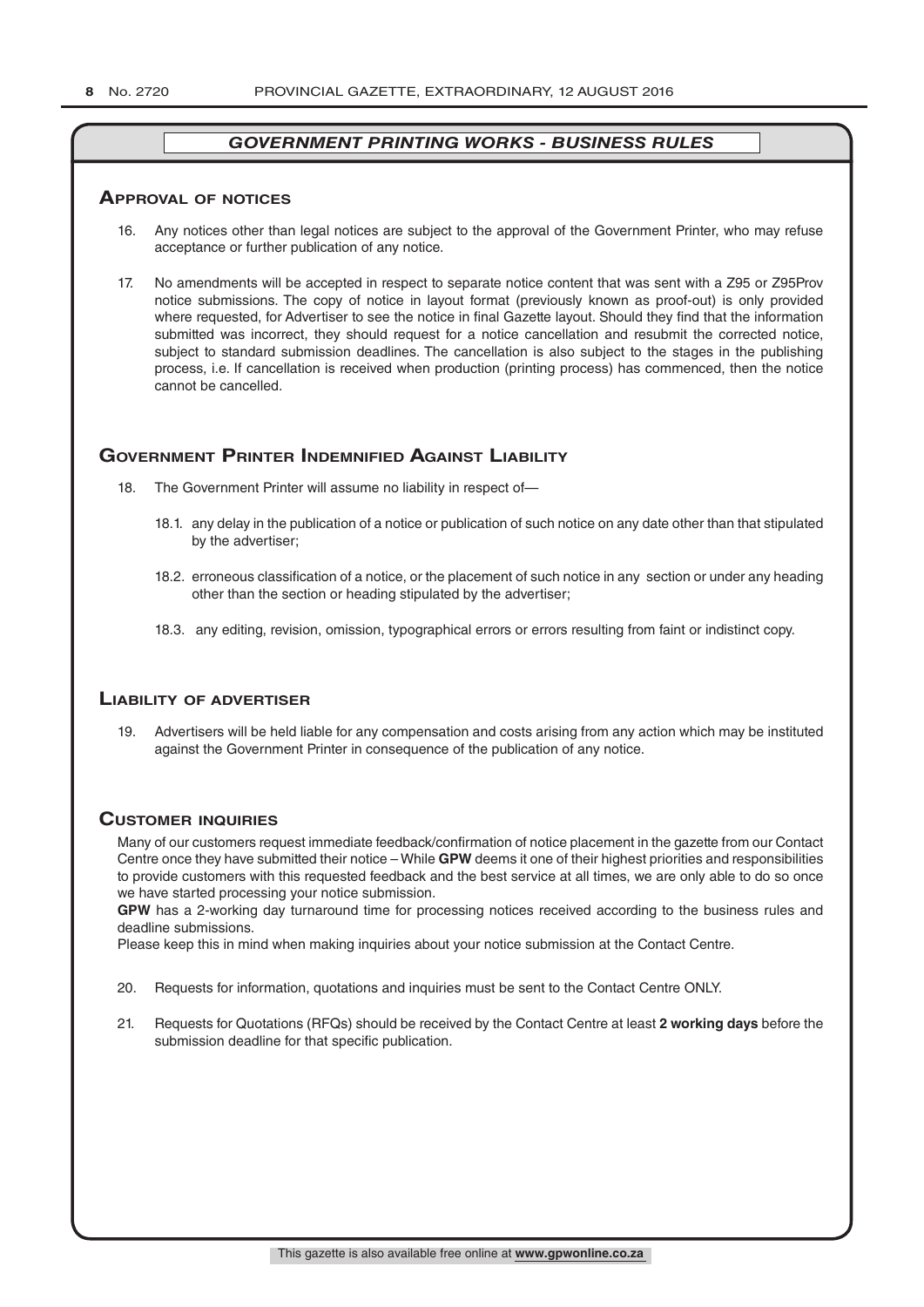### **pAymenT of CosT**

- 22. The Request for Quotation for placement of the notice should be sent to the Gazette Contact Centre as indicated above, prior to submission of notice for advertising.
- 23. Payment should then be made, or Purchase Order prepared based on the received quotation, prior to the submission of the notice for advertising as these documents i.e. proof of payment or Purchase order will be required as part of the notice submission, as indicated earlier.
- 24. Where there is any doubt about the cost of publication of a notice, and in the case of copy, an enquiry, accompanied by the relevant copy, should be addressed to the Gazette Contact Centre, **Government Printing Works**, Private Bag X85, Pretoria, 0001 email: info.egazette@gpw.gov.za before publication.
- 25. Overpayment resulting from miscalculation on the part of the advertiser of the cost of publication of a notice will not be refunded, unless the advertiser furnishes adequate reasons why such miscalculation occurred. In the event of underpayments, the difference will be recovered from the advertiser, and future notice(s) will not be published until such time as the full cost of such publication has been duly paid in cash or electronic funds transfer into the **Government Printing Works** banking account.
- 26. In the event of a notice being cancelled, a refund will be made only if no cost regarding the placing of the notice has been incurred by the **Government Printing Works**.
- 27. The **Government Printing Works** reserves the right to levy an additional charge in cases where notices, the cost of which has been calculated in accordance with the List of Fixed Tariff Rates, are subsequently found to be excessively lengthy or to contain overmuch or complicated tabulation.

# **proof of publiCATion**

- 28. Copies of any of the *Government Gazette* or *Provincial Gazette* can be downloaded from the **Government Printing Works** website www.gpwonline.co.za free of charge, should a proof of publication be required.
- 29. Printed copies may be ordered from the Publications department at the ruling price. The **Government Printing Works** will assume no liability for any failure to post or for any delay in despatching of such *Government Gazette*(s).

# *GOVERNMENT PRINTING WORKS CONTACT INFORMATION*

**Physical Address: Postal Address: GPW Banking Details: Government Printing Works** Private Bag X85 **Bank:** ABSA Bosman Street 149 Bosman Street Pretoria **Account No.:** 405 7114 016 Pretoria 0001 **Branch Code:** 632-005

**For Gazette and Notice submissions:** Gazette Submissions: **E-mail:** submit.egazette@gpw.gov.za **For queries and quotations, contact:** Gazette Contact Centre: **E-mail:** info.egazette@gpw.gov.za

**Contact person for subscribers:** Mrs M. Toka: **E-mail:** subscriptions@gpw.gov.za

**Tel:** 012-748 6200

**Tel:** 012-748-6066 / 6060 / 6058 **Fax:** 012-323-9574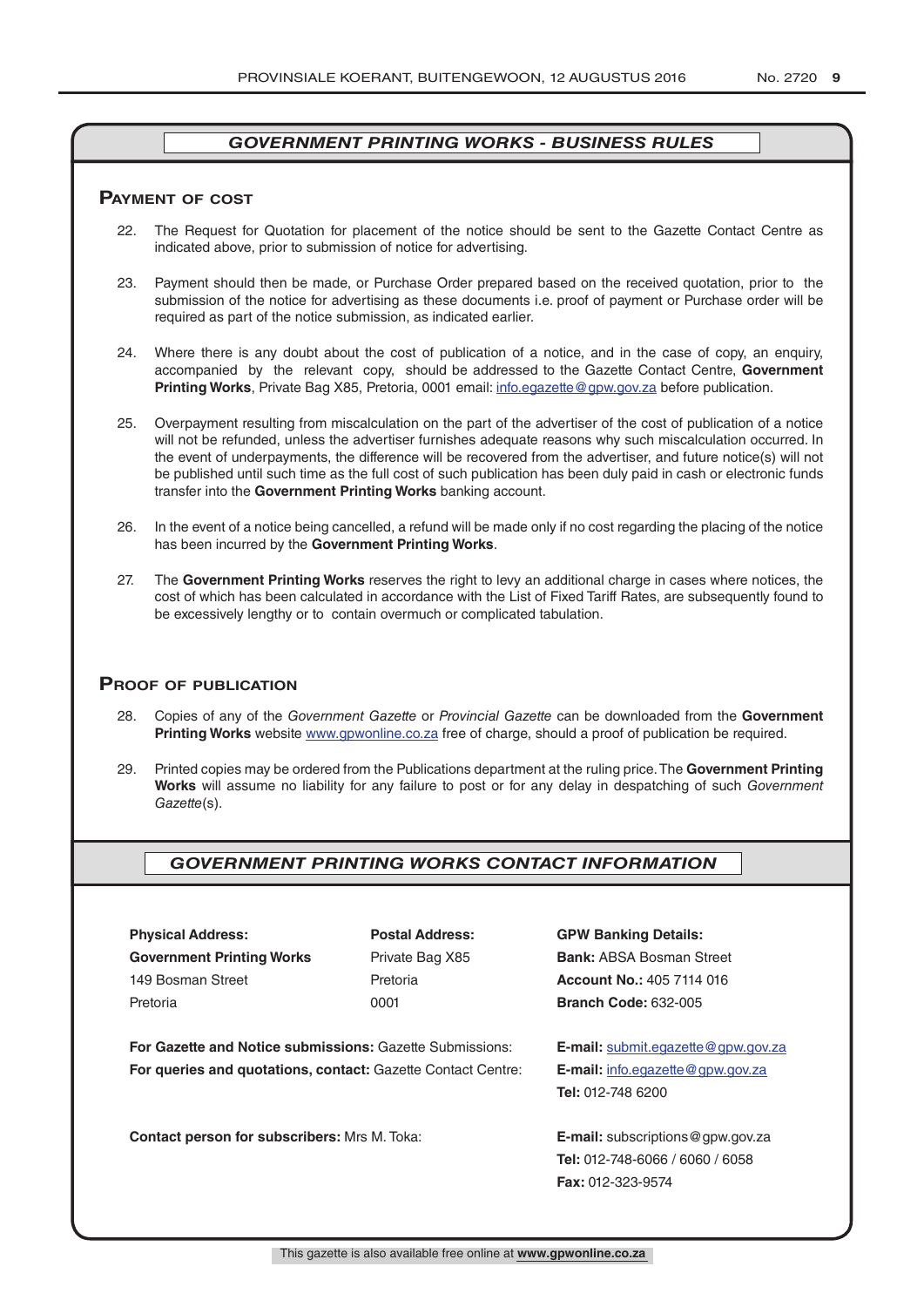#### **Form 2**

# General Notice

### **NOTICE 106 OF 2016**

#### **MPUMALANGA LIQUOR LICENSING ACT, 2006 (Act No. 5 of 2006)**

#### **Notice of applications for liquor licences in terms of section 35**

Notice is hereby given that the applicants specified in the Schedule hereto have given notice of their intention to lodge applications for the grant of new liquor licences to the Secretary, Regional Liquor Licensing Offices in respect of premises situated in the local committee area indicated in the Schedule.

Comments should be made in writing and be addressed to the municipality concerned and a copy to the applicant, to reach the said addresses within thirty (30) days of this application.

Invitation for public comments in applying for a Liquor Licence in terms of section 35(2)(a) of the Mpumalanga Liquor Licensing Act, 2006.

#### **SCHEDULE**

The undermentioned figures used in brackets in the Schedule, have the following meanings:

- (1) = Full name of applicant, ID Number of Applicant.
- (2) = Intended trading name.
- (3) = Notice given on behalf of: self *or* other juristic person/s.
- $(4)$  = Type of licence applied for.
- $(5)$  = Full address and location of the premises
- $(6)$  = Municipality address where comments must be submitted
- $(7)$  = Applicant address where comments must be submitted

# EHLANZENI

#### **MBOMBELA LOCAL MUNICIPALITY**

- (1) I, **Mark Francois Meyer,** ID No. 7908095131089, an adult male, hereby invites written public comments concerning the application for a Liquor Licence to the Mpumalanga Liquor Authority.
- (2) To trade under the name Mankele Mountain Biking.
- (3) I make this application on behalf of the juristic person: Mankele Mountain Biking. (Reg No. 2007/169633/23).
- (4) The retail sale of liquor for consumption on the premises where the liquor is sold.
- (5) *Physical address:* Portion 3 of 271JT, Sudwala's Kraal, Schagen, Mpumalanga, being an address in the Republic of South Africa and within the boundries of Mpumalanga Province. *Postal address:* P O Box 821, White River, 1240.
- (6) P O Box 45, Nelspruit,1200.
- (7) P O Box 821, White River, 1240.

#### **NKOMAZI LOCAL MUNICIPALITY**

- (1) I, **Mlungisi Reginald Mazibuko,** ID No. 85022154760831, an adult male, hereby invites written public comments concerning the application for a Liquor Licence to the Mpumalanga Liquor Authority.
- (2) To trade under the name The Cold Room.
- (3) I make this application for myself.
- (4) The retail sale of liquor for consumption on the premises where the liquor is sold.
- (5) *Physical address:* 1311, Kamhlushwa Shopping Complex., being an address in the Republic of South Africa and within the boundries of Mpumalanga Province. *Postal address:* PO Box 37, Sidlamafa, 1332..
- (6) Nkomazi Local Municipality, 09, Park Street, Malelane, 1320..
- (7) 1311, KaMhlushwa Shopping Complex, PO Box 37, Sidlamafa, 1332..

#### **MBOMBELA LOCAL MUNICIPALITY**

- (1) I, **Hilary-Anne Hefer,** ID No. 7309260211089, an adult female, hereby invites written public comments concerning the application for a Liquor Licence to the Mpumalanga Liquor Authority.
- (2) To trade under the name The Wine Show (Pty) Ltd.
- (3) I make this application on behalf of the juristic person: The Wine Show (Pty) Ltd. (Reg No. 2014/231566/07).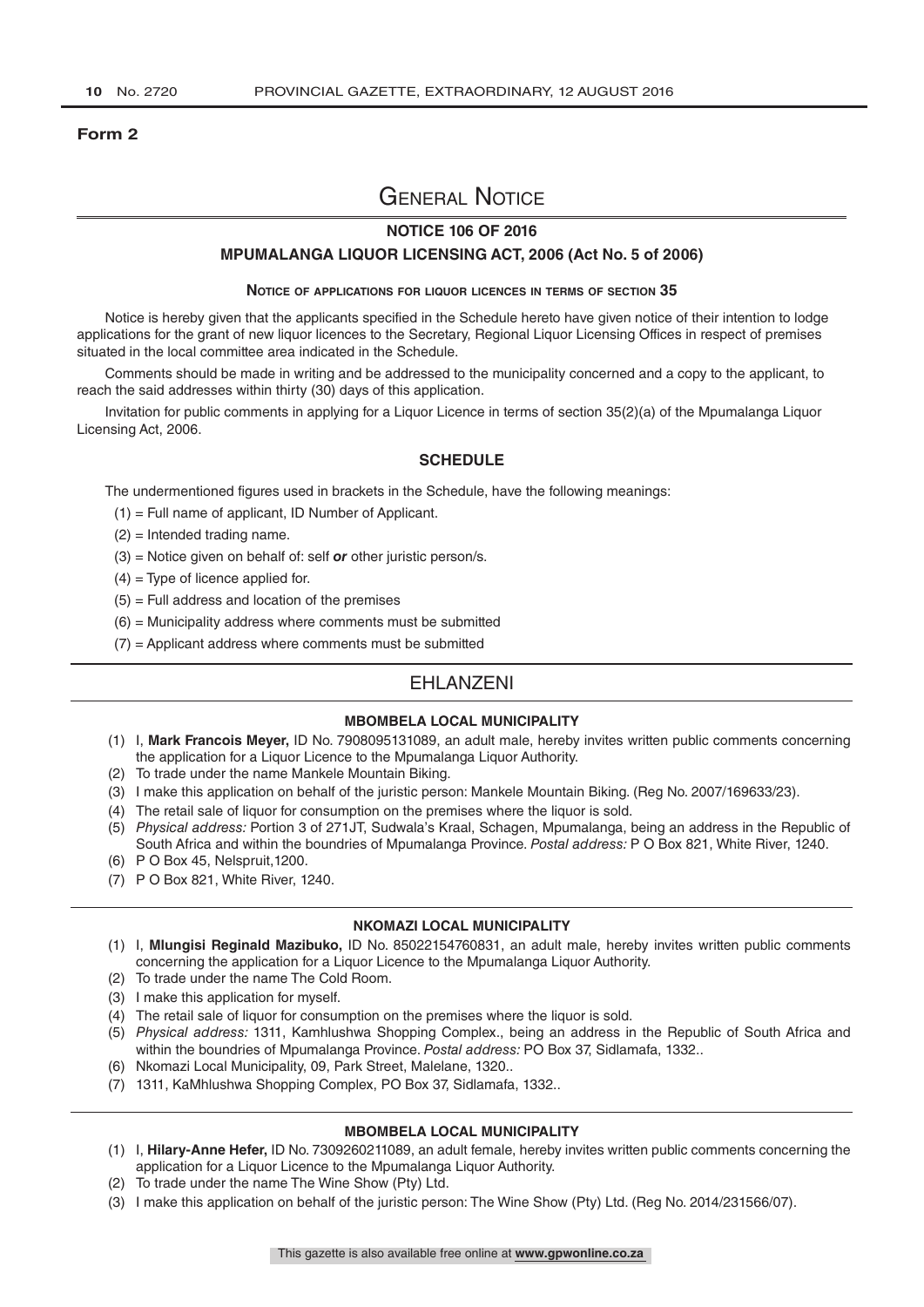- (4) The retail sale of liquor for consumption on and off the premises where the liquor is sold.
- (5) *Physical address:* The Arena at Emnotweni., being an address in the Republic of South Africa and within the boundries of Mpumalanga Province. *Postal address:* PO Box 13114, Mbombela, 1200.
- (6) 1 Nel Street, Nelspruit, 1200.
- (7) 35 Bell Crescent, Westlake Business Park, Tokai, Cape Town, 7965.

#### **THABA CHWEU LOCAL MUNICIPALITY**

- (1) I, **HENRY CHARLES BENECKE,** ID No. 5706225099081, an adult male, hereby invites written public comments concerning the application for a Liquor Licence to the Mpumalanga Liquor Authority.
- (2) To trade under the name SABIE SPORTS BAR.
- (3) I make this application for myself.
- (4) The retail sale of liquor for consumption on the premises where the liquor is sold.
- (5) *Physical address:* MAIN STREET NO 102 SABIE, being an address in the Republic of South Africa and within the boundries of Mpumalanga Province. *Postal address:* BOX 518 STEELPORT 1133.
- (6) 8TH AVENUE SABIE 1260 (THABA CHWEU).
- (7) BOX 518 STEELPOORT 1133 POLOKWANE.

# GERT SIBANDE

#### **ALBERT LUTHULI LOCAL MUNICIPALITY**

- (1) I, **Chris Oelofse,** ID No. 5808075013087, an adult male, hereby invites written public comments concerning the application for a Liquor Licence to the Mpumalanga Liquor Authority.
- (2) To trade under the name Shoprite LiquorShop (Dundonald).
- (3) I make this application on behalf of the juristic person: Shoprite Checkers (Pty) Limited. (Reg No. 1929/001817/07).
- (4) The retail sale of liquor for consumption off the premises where the liquor is sold.
- (5) *Physical address:* Shop 7, Dundonald Shopping Centre, Senzeni Centre, Being Erf 2 of Portion 23 of Farm Dundonald 210 IT, Dundonald, being an address in the Republic of South Africa and within the boundries of Mpumalanga Province. *Postal address:* C/o P O Box 2177, Alberton, 1450.
- (6) 28 Church Street, Carolina, (Private Bag X 719, Carolina, 118) (Fax (017)843 4001.
- (7) C/o P O Box 2177, Alberton, 1450 / chris@liqlaw.co.za.

#### **GOVAN MBEKI LOCAL MUNICIPALITY**

- (1) I, **Nacer Ghouar,** ID No. 751216 6430 188, an adult male, hereby invites written public comments concerning the application for a Liquor Licence to the Mpumalanga Liquor Authority.
- (2) To trade under the name Bafana Bafana Tavern.
- (3) I make this application for myself.
- (4) The retail sale of liquor in terms of a special liquor license for consumption on and off the premises where the liquor is sold.
- (5) *Physical address:* 57 Jabulani Selepe Street, Bethal, Mpumalanga, 2310., being an address in the Republic of South Africa and within the boundries of Mpumalanga Province. *Postal address:* Suite MW 465, Private X1838, Middelburg, 1050..
- (6) Horwood Street, Secunda, Mpumalanga, 2302
- Private Bag X1017, Secunda, Mpumalanga, 2302.
- (7) 57 Jabulani Selepe Street, Bethal, Mpumalanga, 2310

#### **GOVAN MBEKI LOCAL MUNICIPALITY**

- (1) I, **GAWIE ANDRIES JACOBUS VAN DER WESTHUIZEN,** ID No. 781214 5102 084, an adult male, hereby invites written public comments concerning the application for a Liquor Licence to the Mpumalanga Liquor Authority.
- (2) To trade under the name FLYING DUTCHMAN PUB & GRILL.
- (3) I make this application for myself.
- (4) The retail sale of liquor in terms of a special liquor license for consumption on and off the premises where the liquor is sold.
- (5) *Physical address:* SHOPS 2B & 8, SHOPRITE SECUNDA, CNR LOURENS MULLER & NICO DIEDRICH STREET, SECUNDA, 2302., being an address in the Republic of South Africa and within the boundries of Mpumalanga Province. *Postal address:* P.O. BOX 1060, SECUNDA, 2302..
- (6) HORWOOD STREET, SECUNDA, 2302..
- (7) coen@beraca.co.za.

.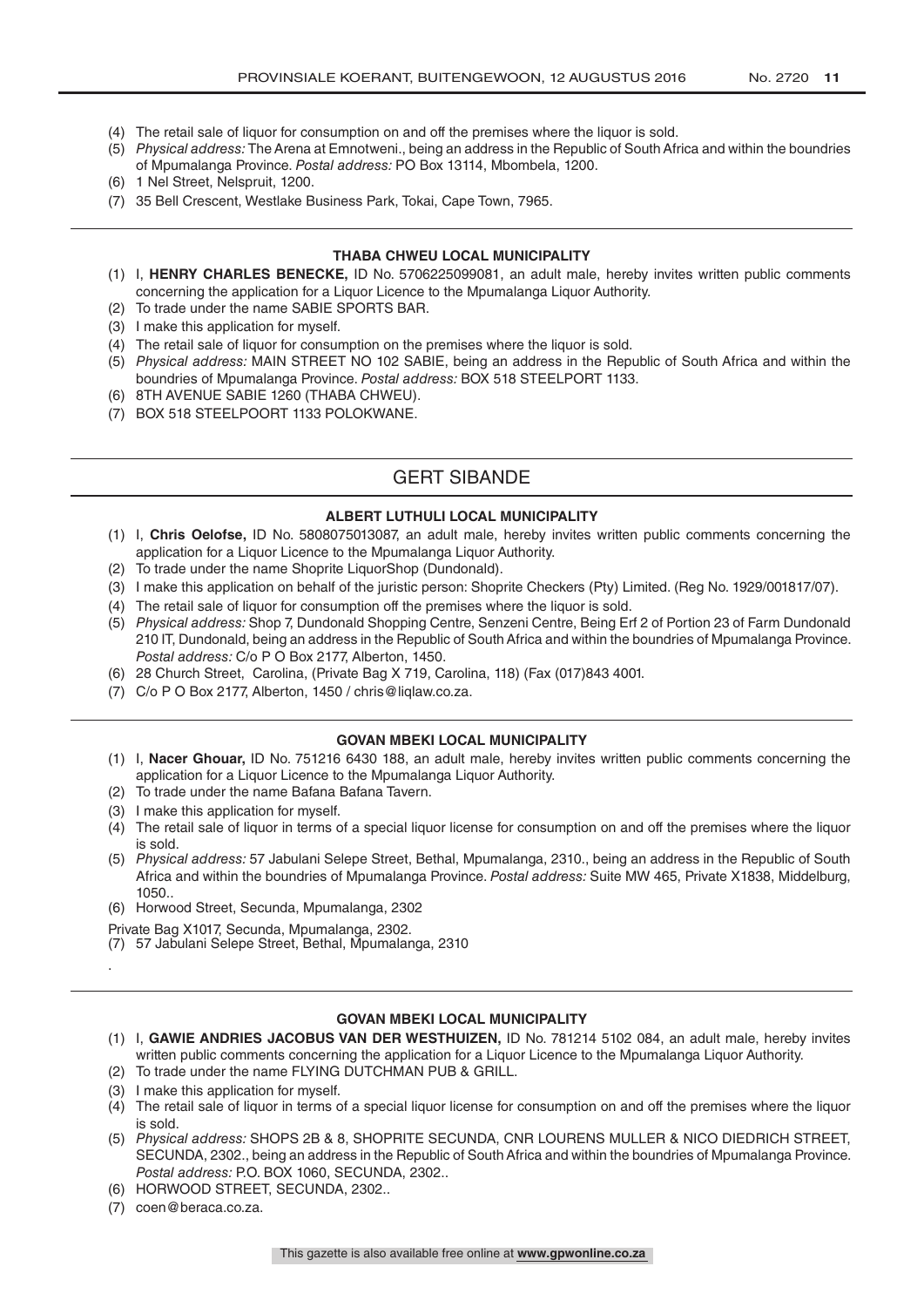#### **PIXLEY KA SEME LOCAL MUNICIPALITY**

- (1) I, **Jin Zhang,** ID No. G52670190, an adult male, hereby invites written public comments concerning the application for a Liquor Licence to the Mpumalanga Liquor Authority.
- (2) To trade under the name Red Dragon Liquor store.
- (3) I make this application for myself.
- (4) The retail sale of liquor for consumption off the premises where the liquor is sold.
- (5) *Physical address:* Docks Building, 17 Dr Nelson Mandela Drive, Volksrust, 2470, being an address in the Republic of South Africa and within the boundries of Mpumalanga Province. *Postal address:* Docks Building, 17 Dr Nelson Mandela Drive, Volksrust, 2470.
- (6) Joubert street / Private Bag X9011, Volksrust, 2470.
- (7) Docks Building, 17 Dr Nelson Mandela Drive, Volksrust, 2470.

#### **ALBERT LUTHULI LOCAL MUNICIPALITY**

- (1) I, **Kate Thandeka Magagula,** ID No. 8610030906083, an adult female, hereby invites written public comments concerning the application for a Liquor Licence to the Mpumalanga Liquor Authority.
- (2) To trade under the name Mountain Tavern.
- (3) I make this application for myself.
- (4) The retail sale of liquor for consumption on the premises where the liquor is sold.
- (5) *Physical address:* Stand E 333, Dundonald, 2336, being an address in the Republic of South Africa and within the boundries of Mpumalanga Province. *Postal address:* PO Box 278, Dundonald, 2336.
- (6) 28 Church street / PO Box 24,Carolina, 1185.
- (7) PO Box 278, Dundonald, 2336.

#### **MKHONDO LOCAL MUNICIPALITY**

- (1) I, **ANDREW VICTOR SIFISO MNDEBELE,** ID No. 9107265519086, an adult male, hereby invites written public comments concerning the application for a Liquor Licence to the Mpumalanga Liquor Authority.
- (2) To trade under the name DINANGWE DISCO.
- (3) I make this application for myself.
- (4) The retail sale of liquor in terms of a special liquor license for consumption on and off the premises where the liquor is sold.
- (5) *Physical address:* ERF No. 317 KERK STREET, SHEEPMOOR, 2352, being an address in the Republic of South Africa and within the boundries of Mpumalanga Province. *Postal address:* P.O. BOX 2009, ERMELO 2350.
- (6) P.O. BOX 23, PIET RETIEF 2380.
- (7) P.O. BOX 2009, ERMELO 2350.

#### **GOVAN MBEKI LOCAL MUNICIPALITY**

- (1) I, **Judied Alisha Groenewald,** ID No. 8403060076088, an adult female, hereby invites written public comments concerning the application for a Liquor Licence to the Mpumalanga Liquor Authority.
- (2) To trade under the name Kings Curry Take Away.
- (3) I make this application on behalf of the juristic person: Kings Curry Take Away. (Reg No. 2016/223640/07).
- (4) The retail sale of liquor for consumption on the premises where the liquor is sold.
- (5) *Physical address:* No. 9 Moses Kotane, Shop No. 4,

Bethal 2310, being an address in the Republic of South Africa and within the boundries of Mpumalanga Province. *Postal address:* P.O. BOX 2009, ERMELO 2350.

- (6) P.O. BOX 3, Bethal 2310.
- (7) P.O. BOX 2009, ERMELO 2350.

#### **ALBERT LUTHULI LOCAL MUNICIPALITY**

- (1) I, **Elizabeth Ntombi Nkosi,** ID No. 5705240252089, an adult female, hereby invites written public comments concerning the application for a Liquor Licence to the Mpumalanga Liquor Authority.
- (2) To trade under the name Gatsheni Liquor Store.
- (3) I make this application for myself.
- (4) The retail sale of liquor for consumption on and off the premises where the liquor is sold.
- (5) *Physical address:* 122 Mayflower, Mpuluzi, 2335., being an address in the Republic of South Africa and within the boundries of Mpumalanga Province. *Postal address:* P.O. BOX 2009, ERMELO, 2350..
- (6) P.O. BOX 24, Carolina, 1185..
- (7) P.O. BOX 2009, ERMELO, 2350..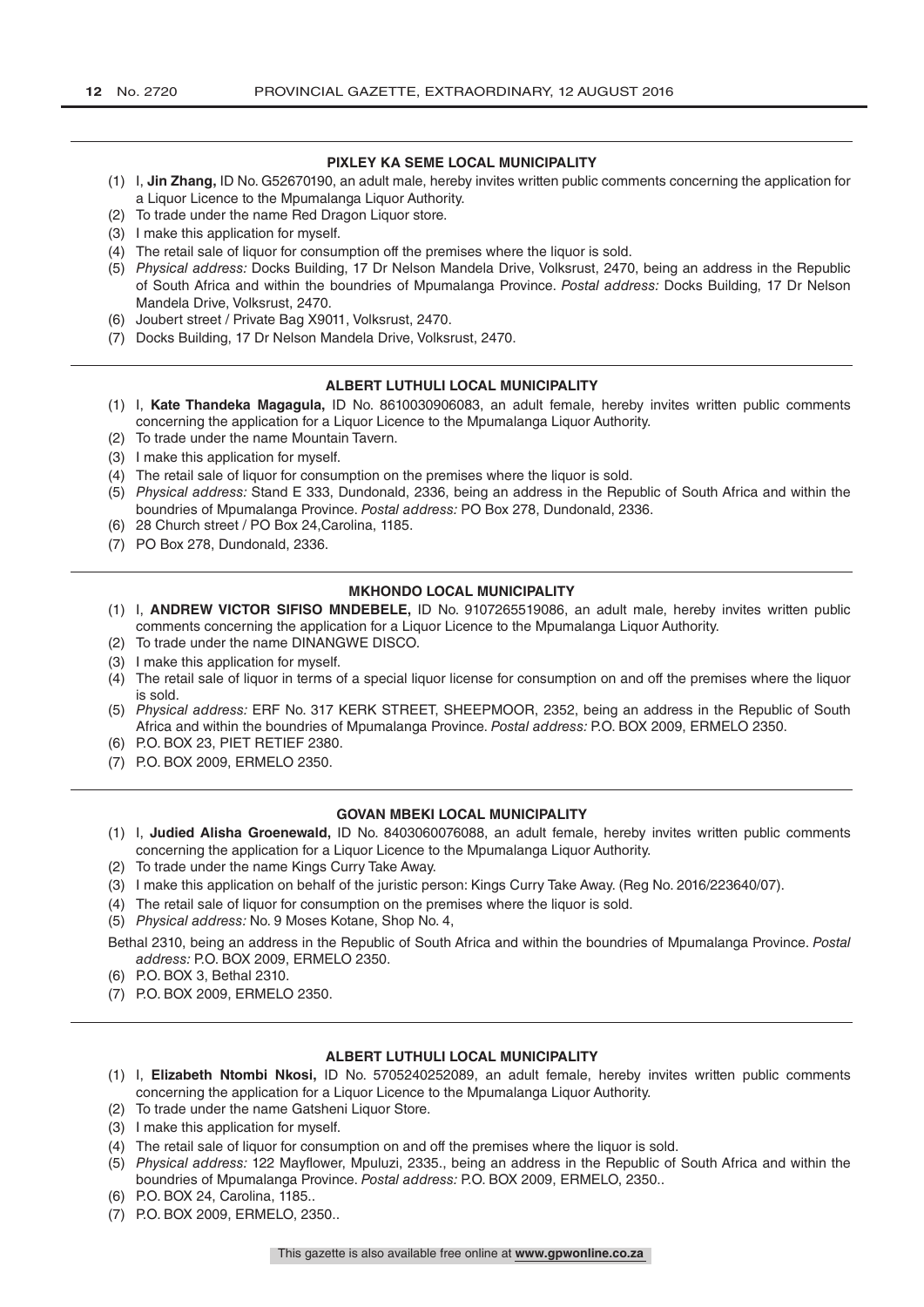#### **MKHONDO LOCAL MUNICIPALITY**

- (1) I, **Sabelo Jeremia Gama,** ID No. 8508126187081, an adult male, hereby invites written public comments concerning the application for a Liquor Licence to the Mpumalanga Liquor Authority.
- (2) To trade under the name Malangeni Jazz Pub.
- (3) I make this application for myself.
- (4) The retail sale of liquor for consumption on the premises where the liquor is sold.
- (5) *Physical address:* 233 Masihambe Section, Mkhize Village 2383, being an address in the Republic of South Africa and within the boundries of Mpumalanga Province. *Postal address:* P.O. BOX 2009, ERMELO 2350.
- (6) P.O. BOX 23, PIET RETIEF 2380.
- (7) P.O. BOX 2009, ERMELO 2350.

#### **PIXLEY KA SEME LOCAL MUNICIPALITY**

- (1) I, **Christopher Bongani Mabasa,** ID No. 6311155630085, an adult male, hereby invites written public comments concerning the application for a Liquor Licence to the Mpumalanga Liquor Authority.
- (2) To trade under the name Hlanguza Pub.
- (3) I make this application for myself.
- (4) The retail sale of liquor for consumption on the premises where the liquor is sold.
- (5) *Physical address:* Volkrust 1, Volkrust 2470, being an address in the Republic of South Africa and within the boundries of Mpumalanga Province. *Postal address:* P.O. BOX 2009, ERMELO 2350.
- (6) Private Bag X9011, Volkrust 2470.
- (7) P.O. BOX 2009, ERMELO 2350.

#### **MKHONDO LOCAL MUNICIPALITY**

- (1) I, **SIZWE JOSEPH FAKUDE,** ID No. 6801045431082, an adult male, hereby invites written public comments concerning the application for a Liquor Licence to the Mpumalanga Liquor Authority.
- (2) To trade under the name RUSTPLAAS ON AND OFF SALES.
- (3) I make this application for myself.
- (4) The retail sale of liquor for consumption on and off the premises where the liquor is sold.
- (5) *Physical address:* 70 RUSTPLAAS, WARD 6 MP303 LOCAL MUNICIPALITY, being an address in the Republic of South Africa and within the boundries of Mpumalanga Province. *Postal address:* P.O. BOX 2009, ERMELO 2350.
- (6) P.O. BOX 23, PIET RETIEF 2380.
- (7) P.O. BOX 2009, ERMELO 2350.

#### **ALBERT LUTHULI LOCAL MUNICIPALITY**

- (1) I, **Alice Ntombifuthi Nkosi,** ID No. 7007170357089, an adult female, hereby invites written public comments concerning the application for a Liquor Licence to the Mpumalanga Liquor Authority.
- (2) To trade under the name Alice On and Off Liquor Store.
- (3) I make this application for myself.
- (4) The retail sale of liquor for consumption on and off the premises where the liquor is sold.
- (5) *Physical address:* Erf No.40 Ndwande Farm, being an address in the Republic of South Africa and within the boundries of Mpumalanga Province. *Postal address:* P.O. BOX 2009, ERMELO 2350.
- (6) P.O. BOX 24, Carolina 1185.
- (7) P.O. BOX 2009, ERMELO 2350.

#### **MKHONDO LOCAL MUNICIPALITY**

- (1) I, **LIQUOR LICENCE SPECIALISTS; RIAAN VILJOEN,** ID No. 6404265020089, an adult male, hereby invites written public comments concerning the application for a Liquor Licence to the Mpumalanga Liquor Authority.
- (2) To trade under the name ROOTS LIQUOR STORE.
- (3) I make this application on behalf of the juristic person: ALLIGATE INVESTMENTS (PTY) LTD.. (Reg No. 2016/069337/07).
- (4) The retail sale of liquor for consumption off the premises where the liquor is sold.
- (5) *Physical address:* PORTION 100 (PTN OF PTN 1) PIET RETIEF TOWNSHIP AND TOWNLANDS NO. 149, REGISTRATION DIVISION H. T., MALL @ MFULA, SHOP NO. 6, CNR. BRAND STREET (R543) AND CHURCH STREET (N2) IN MKHONDO LOCAL MUNICIPALITY., being an address in the Republic of South Africa and within the boundries of Mpumalanga Province. *Postal address:* P O Box 3466, DALVIEW, 1544..
- (6) NO. 33 MARK & DE WET STREETS, MKHONDO..
- (7) 27 WITSTINKHOUT STREET, SONNEVELD ESTATE, BRAKPAN, 1541.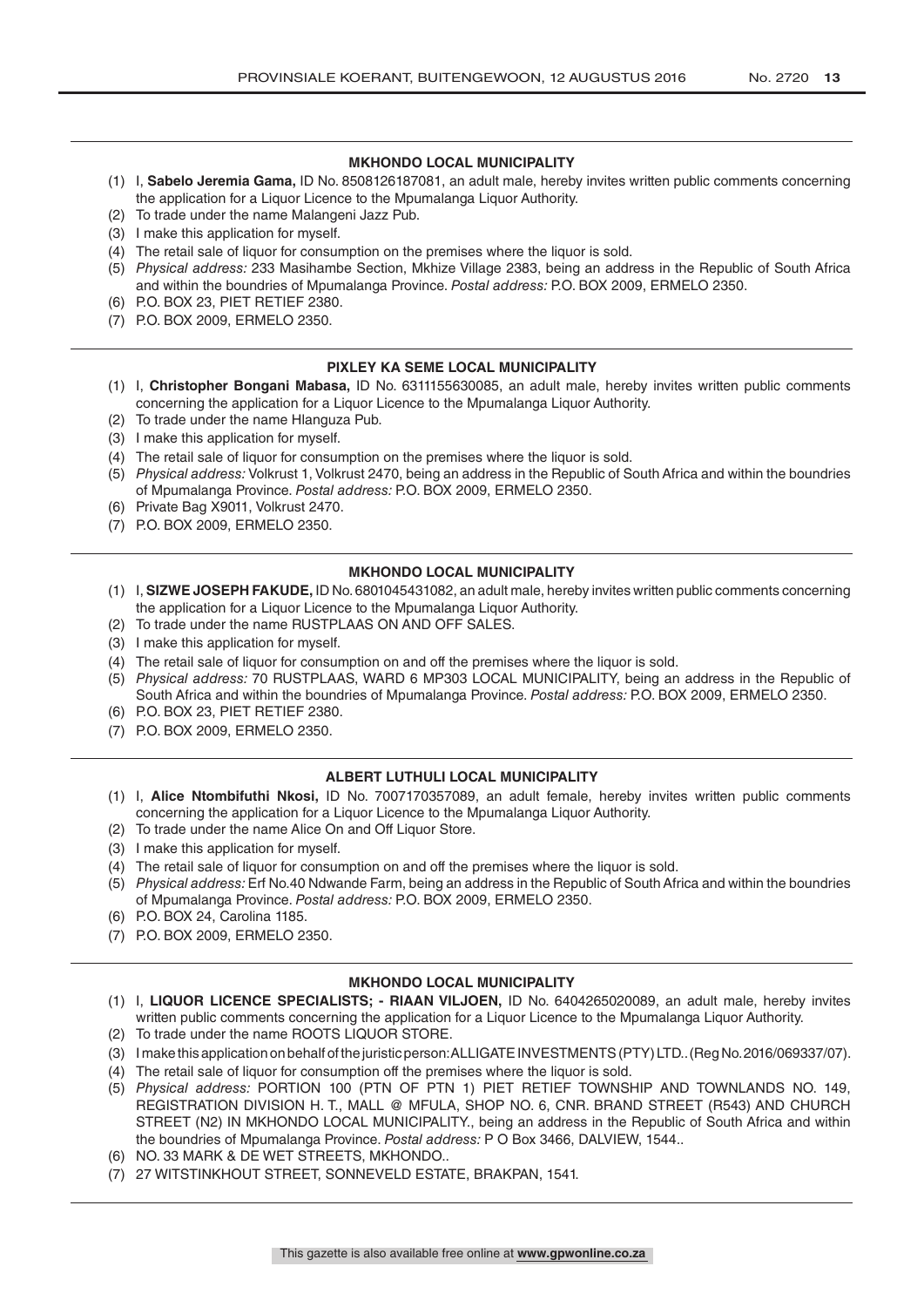#### **LEKWA LOCAL MUNICIPALITY**

- (1) I, **LIQUOR LICENCE SPECIALISTS RIAAN VILJOEN,** ID No. 6404265020089, an adult male, hereby invites written public comments concerning the application for a Liquor Licence to the Mpumalanga Liquor Authority.
- (2) To trade under the name HENBASE LIQUORS.
- (3) I make this application on behalf of the juristic person: HENBASE 3565(PTY) LTD.. (Reg No. 1997/013314/07).
- (4) The retail sale of liquor for consumption off the premises where the liquor is sold.
- (5) *Physical address:* HENBASE ECO ESCAPE FISHING RESORT, PORTION 19 OF FARM NO. 490 OF THE FARM VAALKOP, REGISTERATION DIVISION IS., MORGENSZON IN LEKWA LOCAL MUNICIPALITY., being an address in the Republic of South Africa and within the boundries of Mpumalanga Province. *Postal address:* P. O. BOX 3466, DALVIEW, 1544..
- (6) LEKWA LOCAL MUNICIPALITY SITUATED AT CNR. MBONANI MAYISELA AND DR. BEYERS NAUDE STREET, LEKWA LOCAL MUNICIPALITY (STANDERTON): 2430..
- (7) NO. 27 WITSTINKHOUT STREET, SONNEVELD ESTATE, BRAKPAN, 1541..

#### **ALBERT LUTHULI LOCAL MUNICIPALITY**

- (1) I, **Bheki Patrick Lukhele,** ID No. 8002027214087, an adult male, hereby invites written public comments concerning the application for a Liquor Licence to the Mpumalanga Liquor Authority.
- (2) To trade under the name Siza Isizwe Tarven.
- (3) I make this application for myself.
- (4) The retail sale of liquor for consumption on the premises where the liquor is sold.
- (5) *Physical address:* stand No 64 lochiel TV Trust, being an address in the Republic of South Africa and within the boundries of Mpumalanga Province. *Postal address:* Po box 834 elukwatini 1192.
- (6) 28 Kerk Street, Carolina, 1185.
- (7) 28 Kerk Street, Carolina, 1185.

# **NKANGALA**

#### **EMALAHLENI LOCAL MUNICIPALITY**

- (1) I, **Mduduzi Ezekiel Mahlangu,** ID No. 8305245632083, an adult male, hereby invites written public comments concerning the application for a Liquor Licence to the Mpumalanga Liquor Authority.
- (2) To trade under the name Emthonjeni Shisa Nyama.
- (3) I make this application for myself.
- (4) The retail sale of liquor in terms of a special liquor license for consumption on and off the premises where the liquor is sold.
- (5) *Physical address:* 3178 Ngobe Street EXT5, Kwa-Guqa, 1039., being an address in the Republic of South Africa and within the boundries of Mpumalanga Province. *Postal address:* 3178 Ngobe Street EXT5, Kwa-Guqa, 1039..
- (6) 56 Mandela Street, Witbank, 1035..
- (7) 114 Tshwene Street Ext 14, Kwa-Guqa, 1039..

#### **THEMBISILE HANI LOCAL MUNICIPALITY**

- (1) I, **Chris Oelofse,** ID No. 5808075013087, an adult male, hereby invites written public comments concerning the application for a Liquor Licence to the Mpumalanga Liquor Authority.
- (2) To trade under the name Shoprite LiquorShop (Phola Park).
- (3) I make this application on behalf of the juristic person: Shoprite Checkers (Pty) Limited. (Reg No. 1929/001817/07).
- (4) The retail sale of liquor for consumption off the premises where the liquor is sold.
- (5) *Physical address:* Shop 19, Phola Park Shopping Centre, Moloto Road, Being Portion 12 of Farm Enkeldoringoog 65 JR, Kwamhlanga, being an address in the Republic of South Africa and within the boundries of Mpumalanga Province. *Postal address:* C/o P O Box 2177, Alberton, 1450.
- (6) Opposite Kwaggafontein Police Station, Along Moloto Road, Empumalanga (Fax (013) 986 0995) Private Bag X 4041, Mpumalanga 0458.
- (7) C/o P O Box 2177, Alberton, 1450 / chris@liqlaw.co.za.

#### **DR JS MOROKA LOCAL MUNICIPALITY**

- (1) I, **NEO LAURENCE LEKGOATHI,** ID No. 7909015447084, an adult male, hereby invites written public comments concerning the application for a Liquor Licence to the Mpumalanga Liquor Authority.
- (2) To trade under the name BOIKETLO BOTTLE STORE.
- (3) I make this application for myself.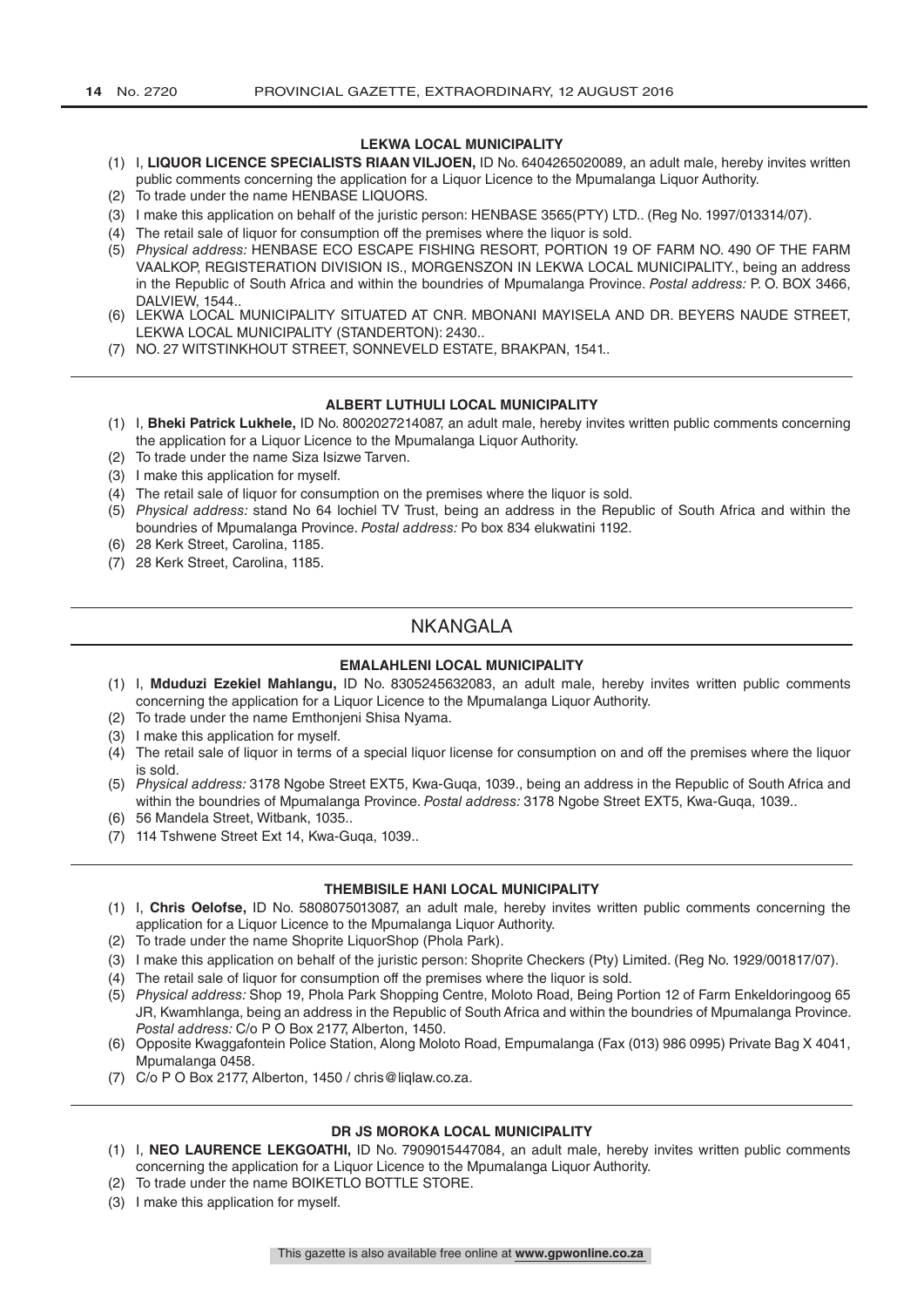- (4) The retail sale of liquor for consumption off the premises where the liquor is sold.
- (5) *Physical address:* THE TRIBAL FARM SKILPADFONTEIN 629 KR (MORETELE)., being an address in the Republic of South Africa and within the boundries of Mpumalanga Province. *Postal address:* THE TRIBAL FARM SKILPADFONTEIN 629 KR (MORETELE)..
- (6) 7 INDUSTRIAL PARK SIYABUSWA 0472.
- (7) THE TRIBAL FARM SKILPADFONTEIN 629 KR (MORETELE)..

#### **STEVE TSHWETE LOCAL MUNICIPALITY**

- (1) I, **Nacer Ghouar,** ID No. 751216 6430 188, an adult male, hereby invites written public comments concerning the application for a Liquor Licence to the Mpumalanga Liquor Authority.
- (2) To trade under the name Andrew's Restaurant.
- (3) I make this application for myself.
- (4) The retail sale of liquor in terms of a special liquor license for consumption on and off the premises where the liquor is sold.
- (5) *Physical address:* 23 Beukes Street, Hendrina, Mpumalanga, 1095, being an address in the Republic of South Africa and within the boundries of Mpumalanga Province. *Postal address:* Suite MW 465, Private X1838, Middelburg, 1050..
- (6) CNR Walter Sisulu Avenue and Wanderers Street, Middelburg, 1050
- P. O Box 14, Middelburg, 1050..

.

(7) 23 Beukes Street, Hendrina, Mpumalanga, 1095

#### **STEVE TSHWETE LOCAL MUNICIPALITY**

- (1) I, **Cornel Scholtz,** ID No. 941123 5060 084, an adult male, hereby invites written public comments concerning the application for a Liquor Licence to the Mpumalanga Liquor Authority.
- (2) To trade under the name Suits.
- (3) I make this application on behalf of the juristic person: Scholtz Suits Investments (Pty) Ltd. (Reg No. 2016/323743/07).
- (4) The retail sale of liquor in terms of a special liquor license for consumption on and off the premises where the liquor is sold.
- (5) *Physical address:* Stand Number RE/7729, Falcon Crest Centre, CNR Cowen Ntuli & Lilian Ngoyi Street, Middelburg, Mpumalanga, 1050., being an address in the Republic of South Africa and within the boundries of Mpumalanga Province. *Postal address:* Suite MW 465, Private X1838, Middelburg, 1050..
- (6) CNR Walter Sisulu Avenue and Wanderers Street. P. O Box 14, Middelburg, 1050..
- (7) CNR Cowen Ntuli & Lilian Ngoyi Street, Middelburg, Mpumalanga, 1050..

#### **EMALAHLENI LOCAL MUNICIPALITY**

- (1) I, **Marthinus Wessel Steynfaardt,** ID No. 7102015243089, an adult male, hereby invites written public comments concerning the application for a Liquor Licence to the Mpumalanga Liquor Authority.
- (2) To trade under the name Petit De'but.
- (3) I make this application for myself.
- (4) The retail sale of liquor for consumption on the premises where the liquor is sold.
- (5) *Physical address:* Plot 208, Kromdraai, Emalahleni, being an address in the Republic of South Africa and within the boundries of Mpumalanga Province. *Postal address:* PO Box 22, River Crescent, 1042.
- (6) Mandela Street

Emalahleni.

(7) PO Box 22

River Crescent.

#### **DR JS MOROKA LOCAL MUNICIPALITY**

- (1) I, **Hugo Human,** ID No. 5808085156082, an adult male, hereby invites written public comments concerning the application for a Liquor Licence to the Mpumalanga Liquor Authority.
- (2) To trade under the name Thabiso Bottle Store.
- (3) I make this application on behalf of the juristic person: Thabiso Bottle Store (PTY) LTD. (Reg No. 2016/235103/07).
- (4) The retail sale of liquor for consumption off the premises where the liquor is sold.
- (5) *Physical address:* Stand No: 1306, Two Line, Siyabuswa., being an address in the Republic of South Africa and within the boundries of Mpumalanga Province. *Postal address:* C/O PO Box 1618, Groblersdal 0470..
- (6) 2601/3 Bongimfundo Street, Siyabuswa, 0472..
- (7) 5 Kruger street, Groblersdal, Po Box 1618, Groblersdal, 0470..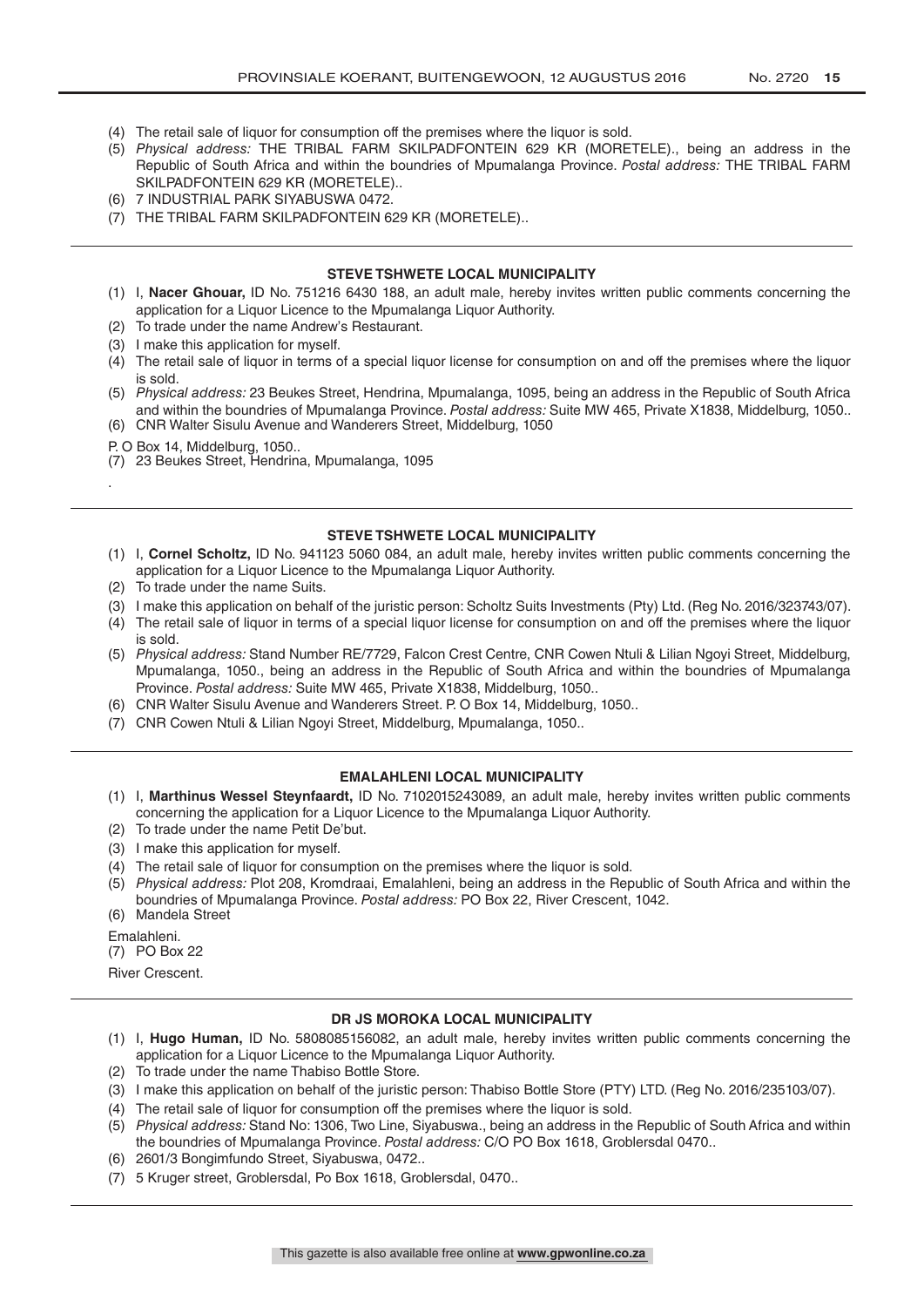#### **EMALAHLENI LOCAL MUNICIPALITY**

- (1) I, **Mathlodi Suzan Rapoo,** ID No. 7808110451084, an adult female, hereby invites written public comments concerning the application for a Liquor Licence to the Mpumalanga Liquor Authority.
- (2) To trade under the name New Zone Cafe.
- (3) I make this application for myself.
- (4) The retail sale of liquor in terms of a special liquor license for consumption on and off the premises where the liquor is sold.
- (5) *Physical address:* Shop 210 Greenpoint Shopping Center, Cnr Stevenson & Ryan Klipfontein WITBANK, being an address in the Republic of South Africa and within the boundries of Mpumalanga Province. *Postal address:* Shop 210 Greenpoint Shopping Center, Cnr Stevenson & Ryan Klipfontein WITBANK.
- (6) P.O.Box 3 WITBANK 1035.
- (7) 27 Theron Road 11 Mona Villas MONAVONI.

#### **STEVE TSHWETE LOCAL MUNICIPALITY**

- (1) I, **Meigui Weng,** ID No. 851125 6789 189, an adult male, hereby invites written public comments concerning the application for a Liquor Licence to the Mpumalanga Liquor Authority.
- (2) To trade under the name Club Galactica.
- (3) I make this application on behalf of the juristic person: Zunde Flexi Trading CC. (Reg No. 2010/029091/23).
- (4) The retail sale of liquor for consumption on and off the premises where the liquor is sold.
- (5) *Physical address:* ERF Number 38, 191 Jan Van Riebeeck Street, Middelburg, Mpumalanga, 1050, being an address in the Republic of South Africa and within the boundries of Mpumalanga Province. *Postal address:* Suite MW 465, Private X1838, Middelburg, 1050..
- (6) CNR Walter Sisulu Avenue and Wanderers Street, Middelburg, 1050
- , P. O Box 14, Middelburg, 1050..

.

(7) 191 Jan Van Riebeeck Street, Middelburg, Mpumalanga, 1050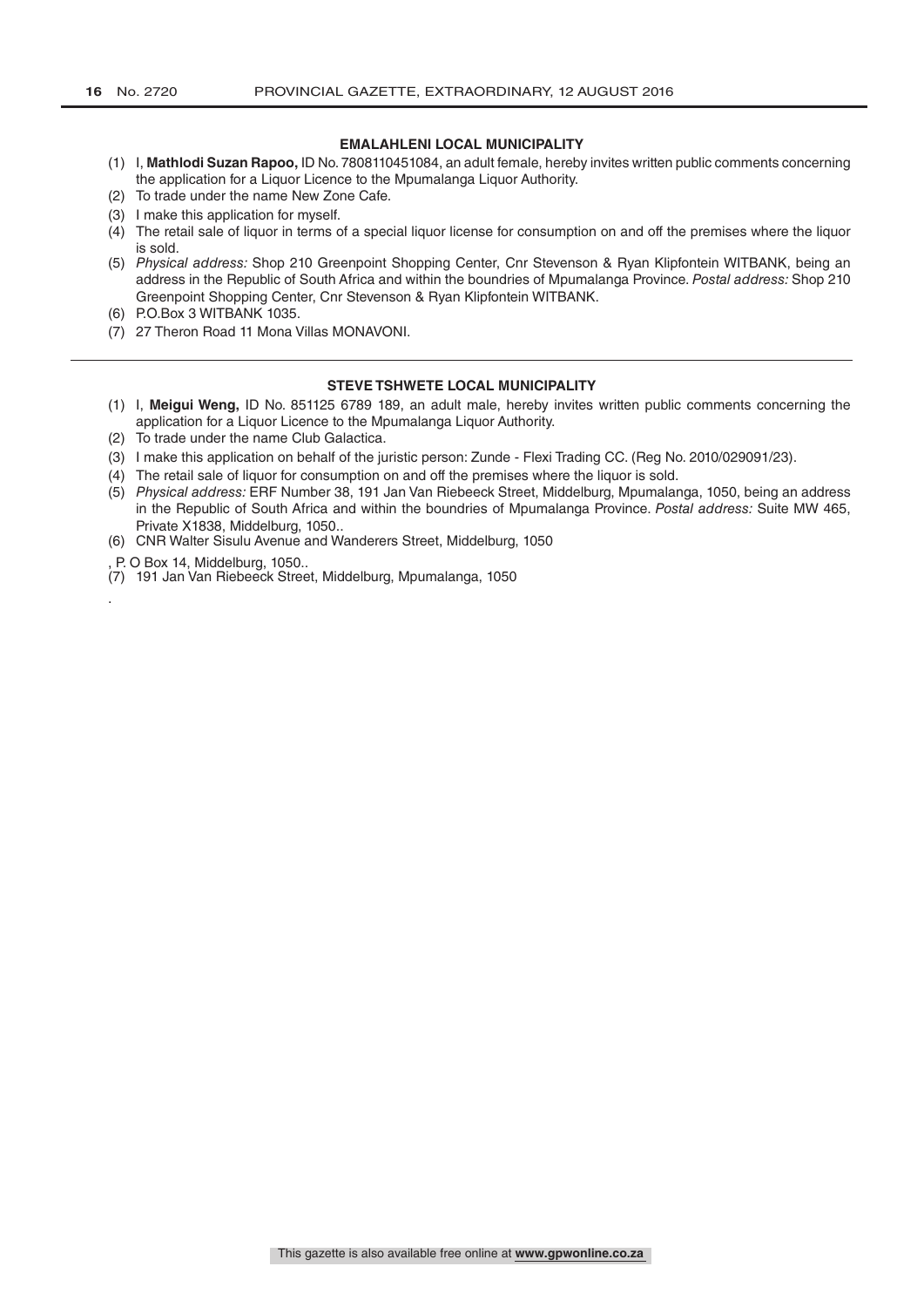### **Form 10**

# General Notice

## **NOTICE 107 OF 2016**

#### **MPUMALANGA LIQUOR LICENSING ACT, 2006 (Act No. 5 of 2006)**

#### **Notice of applications for transfer of liquor licences in terms of section 43**

Notice is hereby given that the applicants specified in the Schedule hereto have given notice of their intention to lodge applications for the transfer of existing liquor licences to the Secretary, Regional Liquor Licensing Offices in respect of premises situated in the local committee area indicated in the Schedule.

Comments should be made in writing and be addressed to the municipality concerned and a copy to the applicant, to reach the said addresses within thirty (30) days of this publication.

Invitation for public comments in respect of a Liquor Licence in terms of section 43 of the Mpumalanga Liquor Licensing Act, 2006.

#### **SCHEDULE**

The undermentioned figures used in brackets in the Schedule, have the following meanings:

- (1) = Full name of applicant, ID Number of Applicant.
- (2) = Existing liquor licence number to be transfered.
- $(3)$  = Intended trading name.
- (4) = Notice given on behalf of: self *or* other juristic person/s.
- $(5)$  = Type of licence applied for.
- $(6)$  = Full address and location of the premises
- $(7)$  = Municipality address where comments must be submitted
- $(8)$  = Applicant address where comments must be submitted

# GERT SIBANDE

#### **ALBERT LUTHULI LOCAL MUNICIPALITY**

- (1) I, **LUCAS MUZIKAYIFANI PHAKATHI,** ID No. 7707105791084, an adult male, hereby invites written public comments concerning the application for transfer of an existing Liquor Licence to the Mpumalanga Liquor Authority.
- (2) Liquor Licence Number MPU/027465.
- (3) Trading under the name PHOLA HOUSE TAVERN.
- (4) I make this application for myself.
- (5) The retail sale of liquor for consumption on the premises where the liquor is sold.
- (6) *Physical address:* ERF No.2 JELE STREET, HLAZATSHE No.2, being an address in the Republic of South Africa and within the boundries of Mpumalanga Province. *Postal address:* P.O. BOX 2009, ERMELO 2350.
- (7) P.O. BOX 24, CAROLINA 1185.
- (8) P.O. BOX 2009, ERMELO 2350.

#### **ALBERT LUTHULI LOCAL MUNICIPALITY**

- (1) I, **NOMSA WENDY TSHABALALA,** ID No. 8612290330087, an adult female, hereby invites written public comments concerning the application for transfer of an existing Liquor Licence to the Mpumalanga Liquor Authority.
- (2) Liquor Licence Number MPU/027728.
- (3) Trading under the name EKUTHULENI TAVERN.
- (4) I make this application for myself.
- (5) The retail sale of liquor for consumption on the premises where the liquor is sold.
- (6) *Physical address:* 284 SWALLOWSNEST, DUNDONALD 2336, being an address in the Republic of South Africa and within the boundries of Mpumalanga Province. *Postal address:* P.O. BOX 2009, ERMELO 2350.
- (7) P.O. BOX 24, CAROLINA 1185.
- (8) P.O. BOX 2009, ERMELO 2350.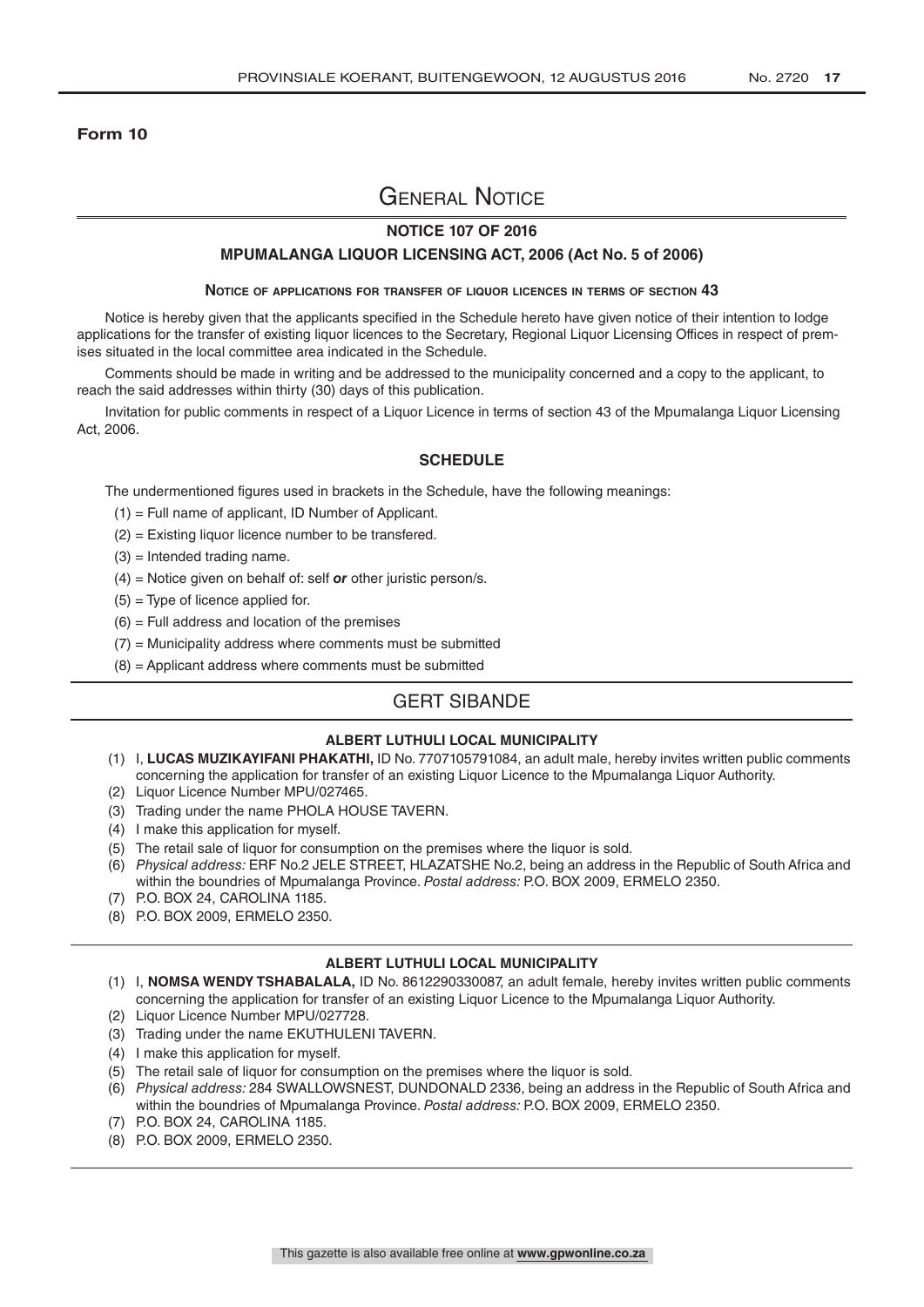# NKANGALA

#### **EMAKHAZENI LOCAL MUNICIPALITY**

- (1) I, **Jacobus Daniel Van Wyk,** ID No. 831227 5289 081, an adult male, hereby invites written public comments concerning the application for transfer of an existing Liquor Licence to the Mpumalanga Liquor Authority.
- (2) Liquor Licence Number MPU/ 022945.
- (3) Trading under the name Pickles and Things.
- (4) I make this application on behalf of the juristic person: Vortex Drilling Services (PTY) Ltd. (Reg No. 2013/169393/07).
- (5) The retail sale of liquor for consumption on the premises where the liquor is sold.
- (6) *Physical address:* ERF Number 86, 86 Naledi Drive, Dullstroom, Mpumalanga, 1110, being an address in the Republic of South Africa and within the boundries of Mpumalanga Province. *Postal address:* Suite MW 465, Private Bag X1838, Middelburg, 1050.
- (7) 25 Scheepers Street, Emakhazeni, Mpumalanga, 1100, P.O. Box 17, Emakhazeni, Mpumalanga, 1100.
- (8) 86 Naledi Drive, Dullstroom, Mpumalanga, 1110.